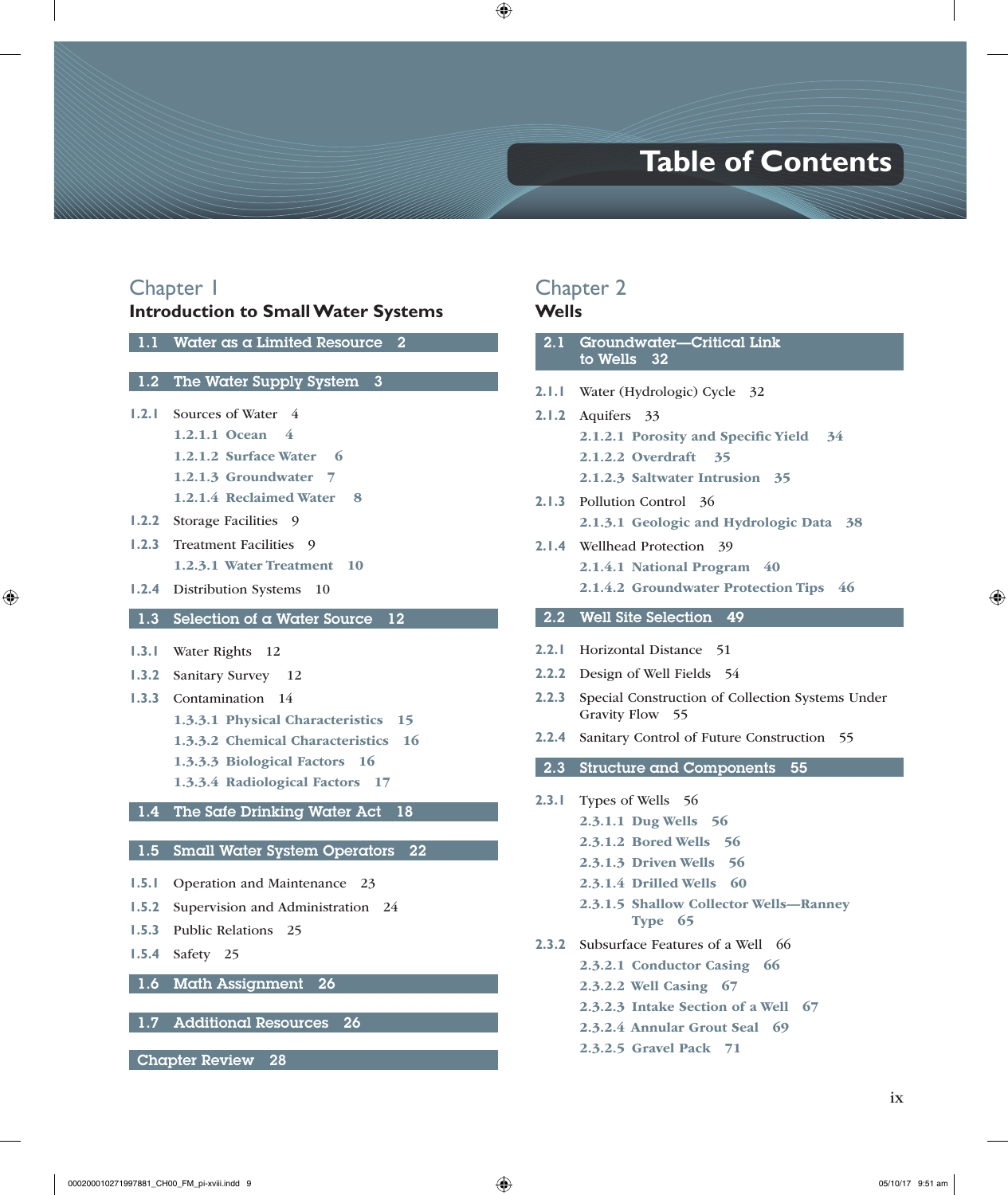- **2.3.3** Surface Features of a Well 73
	- 2.3.3.1 Well-Casing Vent 73
		- 2.3.3.2 Gravel Tube 74
		- 2.3.3.3 Sounding Tube 75
		- 2.3.3.4 Pump Pedestal 75
		- 2.3.3.5 Pump Motor Base Seal 76
		- 2.3.3.6 Sampling Taps 76
		- 2.3.3.7 Air Release and Vacuum Breaker Valves 76
		- 2.3.3.8 Pump Blowoff 76
- **2.3.4** Well Appurtenances 77
	- 2.3.4.1 Check Valves 77
	- 2.3.4.2 Pump Control Valves 77
	- 2.3.4.3 Foot Valves 80
	- 2.3.4.4 Flowmeters 80
	- 2.3.4.5 Sand Traps and Sand Separators 81
	- 2.3.4.6 Surge Suppressors 82
	- 2.3.4.7 Air and Vacuum Valves 83
	- 2.3.4.8 Pressure Relief Valves 83
	- 2.3.4.9 Hydropneumatic Pressure Tank Systems 85

#### 2.4 Testing and Evaluation 92

- **2.4.1** Well Yield Tests 93
	- 2.4.1.1 Bailing Test Method 93
	- 2.4.1.2 Air Blow Test Method 93
	- 2.4.1.3 Variable Rate Method 94
	- 2.4.1.4 Constant Rate Method 94
	- 2.4.1.5 Step-Continuous Composite Method 95

#### 2.5 Maintenance and Rehabilitation 95

- **2.5.1** Factors Affecting the Maintenance of Well Performance 96
	- 2.5.1.1 Overpumping 96
	- 2.5.1.2 Clogging or Incrustation of Screen 96
	- 2.5.1.3 Corrosion or Collapse of Screen 98
	- 2.5.1.4 Biofouling 99
- **2.5.2** Preventive Maintenance and Repairs 99
- **2.5.3** Casing and Screen Maintenance 99

#### 2.5.3.1 Surging 100

- 2.5.3.2 High-Velocity Jetting 101
- 2.5.3.3 Acid Treatment 103
- 2.5.3.4 Chlorine Treatment 105
- 2.5.3.5 Polyphosphates 105
- 2.5.3.6 Explosive Charges 105
- **2.5.4** Water Quality Monitoring 106
- **2.5.5** Downhole Video Inspection 106
- **2.5.6** Summary 107

#### 2.6 Well Pumps and Service Guidelines 108

- **2.6.1** Types of Pumps 108 2.6.1.1 Centrifugal Pumps 108 2.6.1.2 Other Pumps 110 2.6.1.3 Right-Angle Gear Drives 112
- **2.6.2** Selecting a Pump 113
- **2.6.3** Service Guidelines 114
- **2.6.4** Motors 115
- **2.6.5** Pump Testing and Evaluation 116 2.6.5.1 Guidelines for Testing 117 2.6.5.2 Evaluating Test Results 118 2.6.5.3 Pump Electrical 126
- 2.7 Disinfection of Wells and Pumps 129
- **2.7.1** New Wells 129
- **2.7.2** Existing Wells 131
- **2.7.3** Contaminated Wells 131
- **2.7.4** Chlorine Requirement Calculations 132

#### 2.8 Electrical Supply and Controls 135

- **2.8.1** Electrical Supply 135 2.8.1.1 Motor Starters 135 2.8.1.2 Auxiliary Power 135
- **2.8.2** Pump Controls 137 2.8.2.1 Control Systems 138 2.8.2.2 Equipment 140

#### 2.9 Troubleshooting 140

- **2.9.1** Decline in Yield 144
- **2.9.2** Sand in Well Water Systems 144 2.9.2.1 Problems Associated with Sand 145 2.9.2.2 Flushing Mains 146 2.9.2.3 Test for Sand, Volumetric Method 146 2.9.2.4 Acceptable Concentrations 148 2.9.2.5 Responding to Complaints 148

### 2.10 Abandoning and Plugging Wells 149

- **2.10.1** Permits 149
- **2.10.2** Abandoning and Plugging Guidelines 150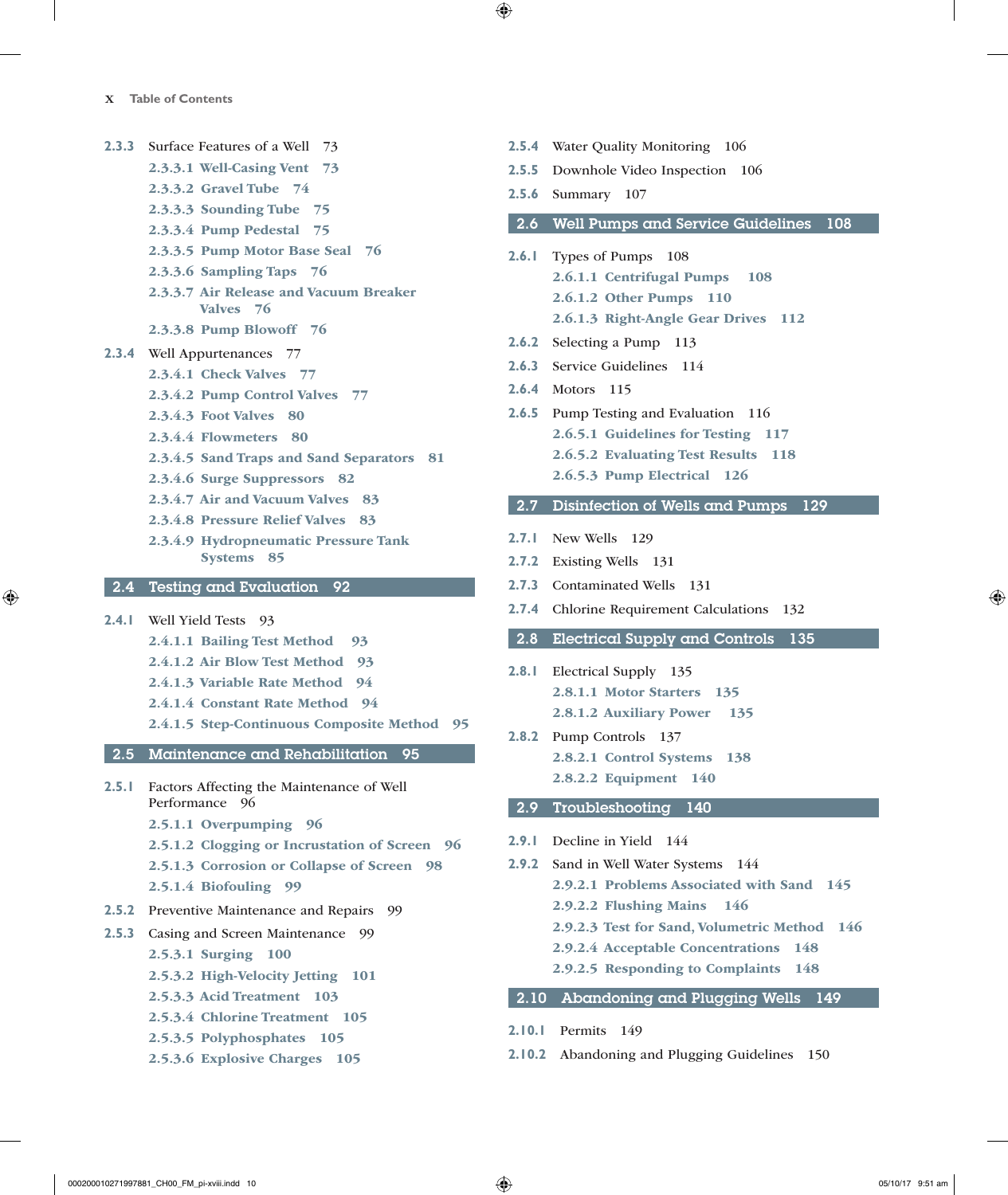

#### 3.9 Slow Sand Filtration 227

- **3.9.1** Procedure for Treating Water 229
- **3.9.2** Components 230
	- 3.9.2.1 Filter Tank 230
	- 3.9.2.2 Underdrain System 233
	- 3.9.2.3 Sand Media Bed 233
	- 3.9.2.4 Flow Control Piping, Valves, and Gauges 234
	- 3.9.2.5 Outlet Chamber 236
- 3.9.2.6 Finished Water Holding Facility 237
- 3.9.2.7 Hydraulic Controls and Monitoring Devices 238
- **3.9.3** Typical Filter Operating Cycle 239 3.9.3.1 Daily Operation 240 3.9.3.2 Cleaning the Filter Media 240
- **3.9.4** Preventive Maintenance 245
- **3.9.5** Troubleshooting 246
- **3.9.6** Finished Water Standards 247
- **3.9.7** Factors Affecting Filter Performance 248 3.9.7.1 Source Water Quality 248 3.9.7.2 Cyclic Influences 249 3.9.7.3 Mode of Operation 251 3.9.7.4 Hydraulic Loading Rate 251
- **3.9.8** Recordkeeping 253
- **3.9.9** Process Modifications 255
- **3.9.10** Example Slow Sand Filter Plant 255 3.9.10.1 Construction Features 255 3.9.10.2 Startup 256 3.9.10.3 Operation 257 3.9.10.4 Filter Cleaning 258 3.9.10.5 Shutdown 259
- 3.10 Iron and Manganese Control 259
- 3.11 Softening 261
- **3.11.1** Ion Exchange Softening 264
- 3.12 Operation 268
- 3.13 Maintenance 271
- **3.13.1** Tools 271
- 3.14 Safety 271
- 3.15 Math Assignment 273
- 3.16 Additional Resources 274

Chapter Review 275

Chapter 4

### **Disinfection**

4.1 Drinking Water Safety 280

**4.1.1** Safe Drinking Water Laws 280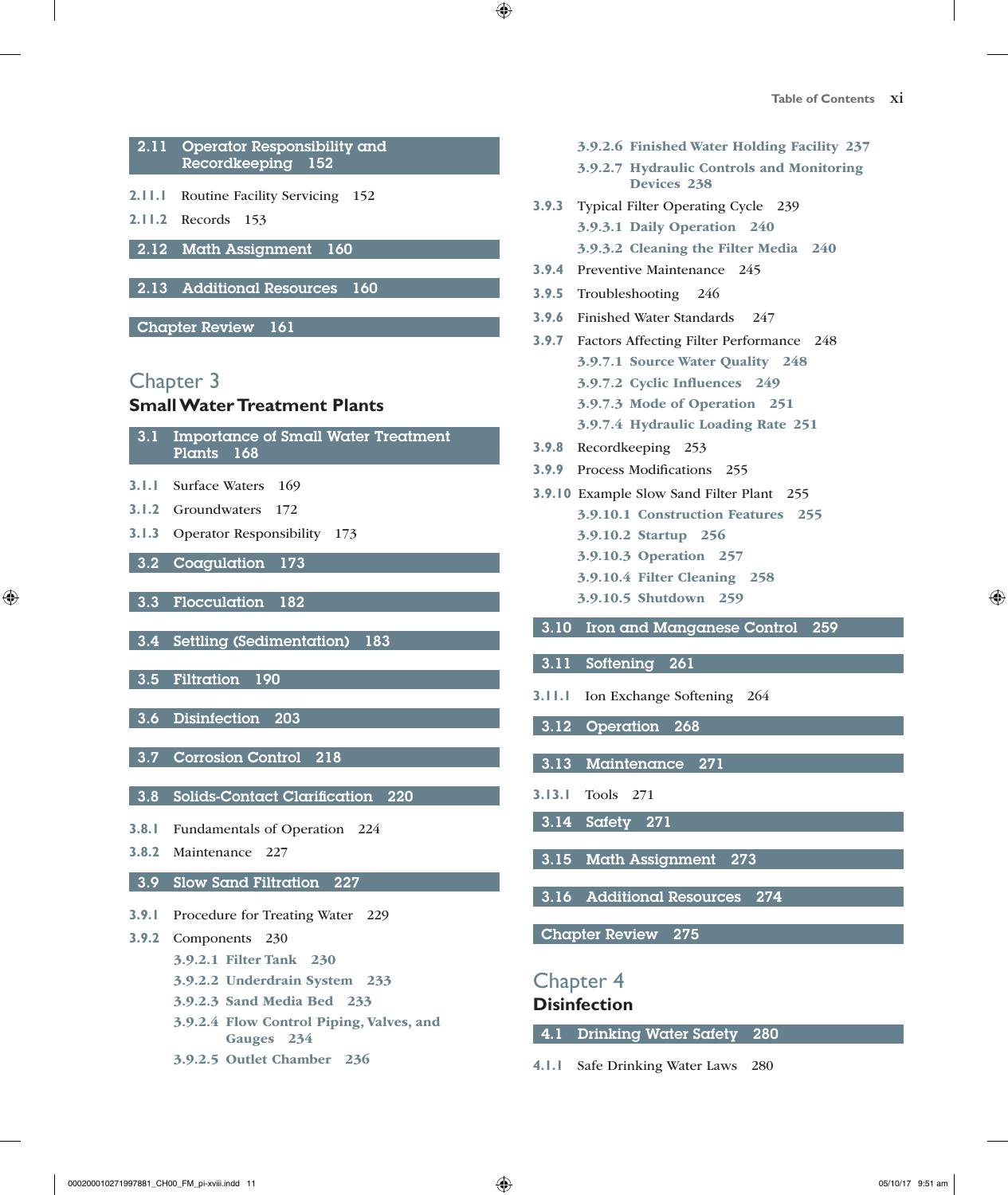| 4.2   | <b>Factors Influencing Disinfection</b><br>283          |
|-------|---------------------------------------------------------|
| 4.2.1 | pH 283                                                  |
| 4.2.2 | Temperature 283                                         |
| 4.2.3 | Turbidity 283                                           |
|       | 4.2.3.1 Organic Matter 284                              |
|       | 4.2.3.2 Inorganic Matter 284                            |
| 4.2.4 | <b>Reducing Agents</b><br>284                           |
| 4.2.5 | Microorganisms<br>- 284                                 |
|       | 4.2.5.1 Removal Processes 284                           |
| 4.3   | <b>Disinfection Process</b><br>285                      |
| 4.3.1 | Physical Means of Disinfection<br>-285                  |
| 4.3.2 | Chemical Disinfectants Other Than Chlorine 286          |
| 4.3.3 | Chlorine 287                                            |
|       | 4.3.3.1 Chlorine Disinfection Action 287                |
|       | 4.3.3.2 Reaction with Water 288                         |
|       | 4.3.3.3 Reaction with Impurities in Water<br>289        |
|       | 4.3.4 Hypochlorite 290                                  |
|       | 4.3.4.1 Reactions with Water 290                        |
|       | 4.3.4.2 Differences Between Chlorine                    |
|       | <b>Gas and Hypochlorite Compound</b>                    |
|       | Reactions 291                                           |
|       | 4.3.4.3 Onsite Chlorine Generation 291                  |
| 4.3.5 | Chlorine Dioxide<br>291                                 |
|       | 4.3.5.1 Reaction in Water 292                           |
|       | 4.3.5.2 Reactions with Impurities<br>in Water 292       |
| 4.3.6 | Breakpoint Chlorination 292                             |
|       | 4.3.7 Chloramination 294                                |
|       | 4.3.7.1 Methods for Producing<br><b>Chloramines</b> 294 |
|       | 4.3.7.2 Chlorine-to-Ammonia-Nitrogen<br>Ratios 295      |
|       | 4.3.7.3 Special Water Users 296                         |
|       | 4.3.7.4 Blending Chloraminated Waters 296               |
|       | 4.3.7.5 Chloramine Residuals 296                        |
|       | 4.3.8 Nitrification 296                                 |
|       | 4.3.8.1 Nitrification Prevention<br>and Control 297     |
|       | 4.3.9 Chlorine Residual Testing 298                     |
|       | 4.3.9.1 Chlorine Residual Curve 299                     |
|       | 4.3.9.2 Critical Factors 300                            |
|       | 4.3.10 CT Values<br>300                                 |

**4.3.11** Process Calculations 301

### 4.4 Points of Chlorine Application 303

- **4.4.1** Prechlorination 303
- **4.4.2** Postchlorination 303
- **4.4.3** Rechlorination 303
- **4.4.4** Wells 303
- **4.4.5** Mains 305
- **4.4.6** Tanks and Reservoirs 305
- 4.5 Operation of Chlorination Equipment 305
- **4.5.1** Hypochlorinators 305

|                  | <b>4.5.2</b> Chlorinators 307                      |
|------------------|----------------------------------------------------|
|                  | 4.5.2.1 Chlorinator Flow Path 310                  |
|                  | 4.5.2.2 Chlorinator Parts and Their<br>Purpose 312 |
| 4.5.3            | Chlorine Containers 313                            |
|                  | 4.5.3.1 Plastic 313                                |
|                  | 4.5.3.2 Steel Cylinders 314                        |
|                  | 4.5.3.3 Ton Tanks 315                              |
| 4.5.4            | Safety Around Chlorine 316                         |
| 4.5.5            | Removing Chlorine from Containers 316              |
|                  | 4.5.5.1 Connections 316                            |
|                  | 4.5.5.2 Valves 317                                 |
|                  | 4.5.5.3 Ton Tanks 317                              |
| 4.5.6            | Performance of Chlorination Units 317              |
|                  | 4.5.6.1 Hypochlorinators 318                       |
|                  | 4.5.6.2 Chlorinators 322                           |
| 4.5.7            | Normal and Abnormal Operation 327                  |
|                  | 4.5.7.1 Container Storage Area 327                 |
|                  | 4.5.7.2 Evaporators 328                            |
|                  | 4.5.7.3 Chlorinators, Including<br>Injectors 330   |
|                  | 4.5.7.4 Daily Operations 335                       |
|                  | 4.5.7.5 Laboratory Tests 337                       |
| 4.5.8            | Troubleshooting Gas Chlorinator Systems 338        |
| 4.5.9            | Disinfection Troubleshooting<br>339                |
|                  | 4.5.10 Chlorination System Failure 339             |
| $\overline{4.6}$ | Maintenance<br>339                                 |
| 4.6.1            | Chlorine Leaks 339                                 |

- **4.6.2** Installation 343
- 4.7 Chlorine Dioxide Facilities 345
- **4.7.1** Safe Handling of Chemicals 347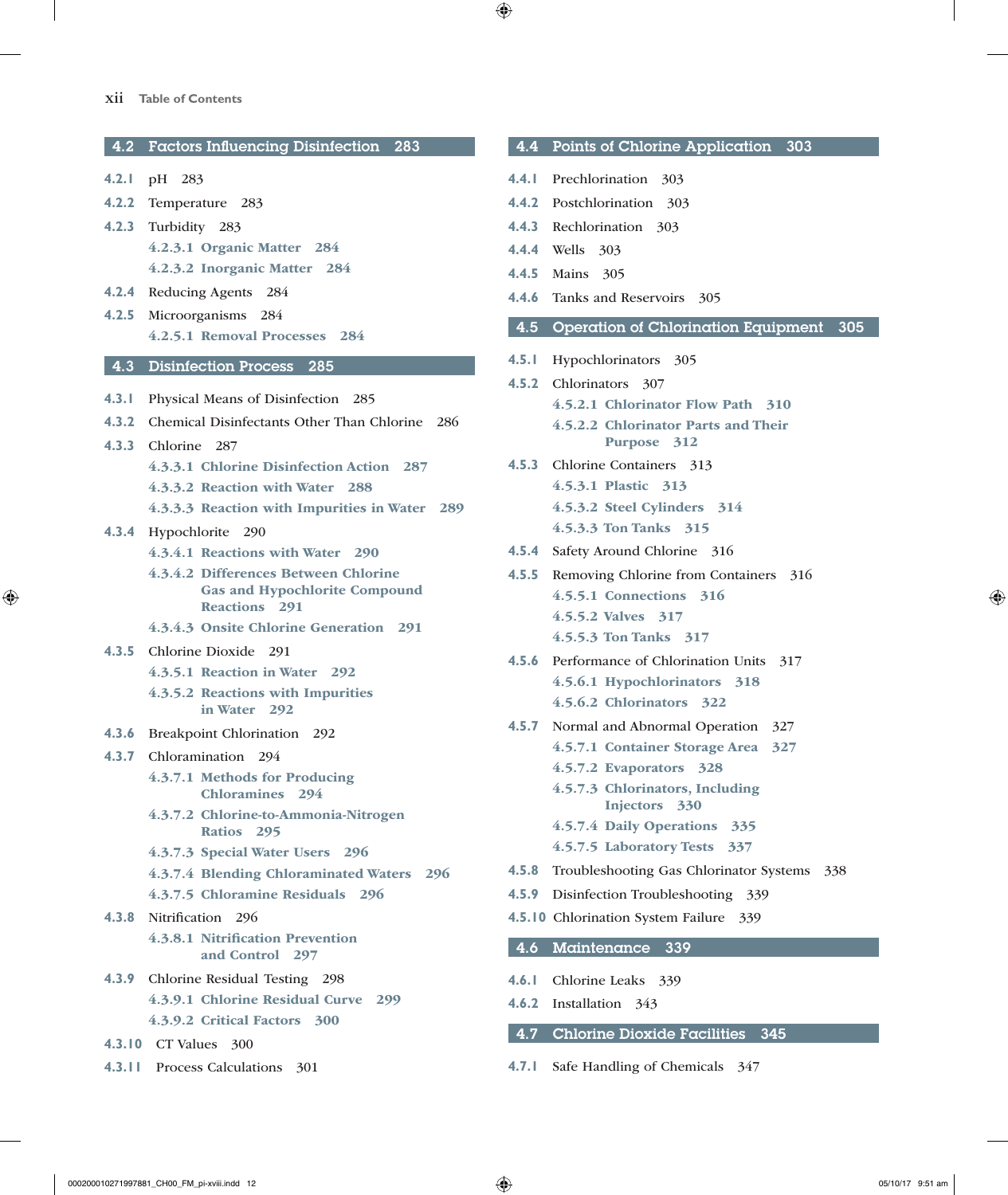- **4.7.2** Operation 347 4.7.2.1 Prestart Procedures 347
	- 4.7.2.2 Startup 349
	- 4.7.2.3 Shutdown 349
- **4.7.3** Maintenance 350
- **4.7.4** Troubleshooting 351

#### 4.8 Measurement of Chlorine Residual 353

- **4.8.1** Methods of Measuring Chlorine Residual 353
- **4.8.2** ORP Probes 354

#### 4.9 Chlorine Safety Program 355

- **4.9.1** Chlorine Hazards 355
- **4.9.2** Why Chlorine Must Be Handled with Care 356
- **4.9.3** Chlorine Safety for Operators 356
- **4.9.4** Hypochlorite Safety 359
- **4.9.5** Chlorine Dioxide Safety 359
- **4.9.6** Operator Safety Training 359
- **4.9.7** CHEMTREC 360

#### 4.10 Ultraviolet Systems 360

- **4.10.1** Lamp Types 361
- **4.10.2** System Types 361
- **4.10.3** Safety 362
- **4.10.4** Operation 363
	- 4.10.4.1 UV Light Intensity Effectiveness 363
	- 4.10.4.2 Minimum UV Dose Management 363
	- 4.10.4.3 Routine Operations Tasks 365
	- 4.10.4.4 Wiping System 366
	- 4.10.4.5 Equipment Shutdown/Startup Preliminary Steps 366
	- 4.10.4.6 Shutdown Sequence 367
	- 4.10.4.7 Cleaning the Tank 367
	- 4.10.4.8 Startup Sequence 367
	- 4.10.4.9 Monitoring Lamp Output Intensity 367
	- 4.10.4.10 Monitoring Influent and Effluent Characteristics 368
- **4.10.5** Emergency Alarms 368
- **4.10.6** Maintenance 369
	- 4.10.6.1 Quartz Sleeve Cleaning 369
	- 4.10.6.2 Lamp Maintenance 370
- **4.10.7** Troubleshooting 371
	- 4.10.7.1 System Hydraulics 371
	- 4.10.7.2 Biofilms on UV Channel Walls and Equipment 371
	- 4.10.7.3 Particles Shielding Bacteria 371

#### 4.11 Ozone Systems 371

- **4.11.1** Equipment 372
- **4.11.2** Gas Preparation 372
- **4.11.3** Electrical Supply Unit 373
- **4.11.4** Ozone Generator 373
- **4.11.5** Ozone Contactor 374
- **4.11.6** Ozone Residuals 374
- **4.11.7** Safety 375
- **4.11.8** Maintenance 375
- **4.11.9** Applications of Ozone 375
- **4.11.10** Advantages and Limitations of Ozone 376
- 4.12 Mixed-Oxidants (MIOX) Systems 377
- 4.13 Typical Chlorination Math Problems 378
- **4.13.1** Chlorinators 378
- **4.13.2** Hypochlorinators 382
- 4.14 Math Assignment 385
- 4.15 Additional Resources 386

Chapter Review 387

### Chapter 5

#### **Safety**

5.1 Safety Program 392

- **5.1.1** Tailgate Safety Sessions 393 5.1.1.1 Tailgate Safety Sample Script 393
- **5.1.2** Employee Right-To-Know Laws 394

5.2 Vehicle Safety 395

- **5.2.1** Towing A Trailer 395
- **5.2.2** How to Charge a Battery 395
- **5.2.3** Boat Safety 397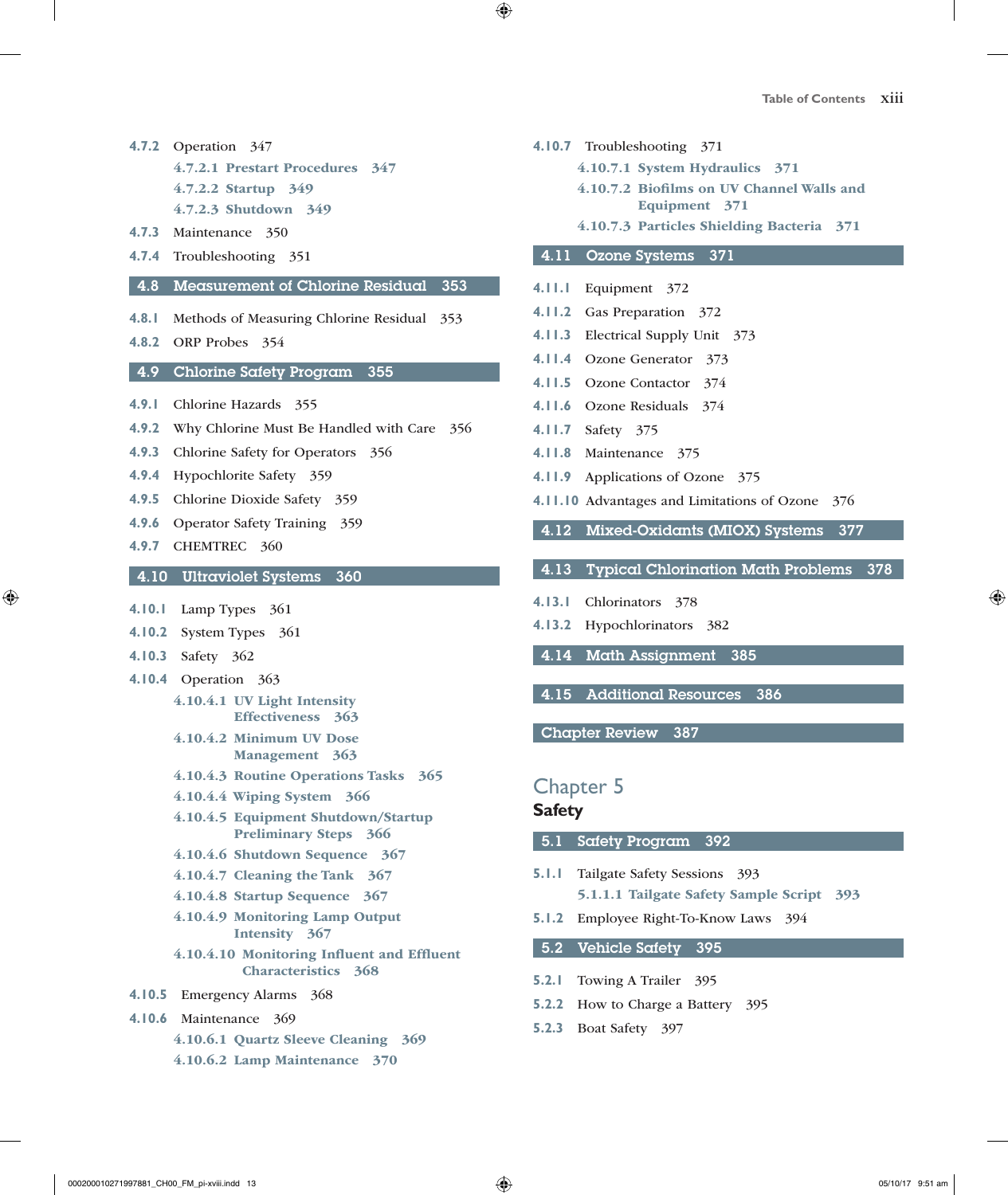#### xiv **Table of Contents**

5.3 Personal Safety 398

- **5.3.1** Monitoring Equipment 398
- **5.3.2** Personal Protective Equipment 403
- **5.3.3** Slips and Falls 404
- **5.3.4** Handling and Lifting 405
- **5.3.5** Electrical Safety 406
- **5.3.6** Corrosive Chemicals 406

#### 5.4 Safety Around Wells 407

- **5.4.1** Location of Well Site 407
- **5.4.2** New Wells 407
- **5.4.3** Sanitary Seal 408
- **5.4.4** Surface Portion of Well 408
- **5.4.5** Tank Coatings 408
- **5.4.6** Well Chemicals 409
- **5.4.7** Working Around Electrical Units 411
- **5.4.8** Abandoning and Plugging Wells 413
- **5.4.9** Safety Inspection 413

### 5.5 Pump Safety 413

- **5.5.1 Guards Over Moving Parts** 414
- **5.5.2** Maintenance and Repair 414
- **5.5.3** Lockout/Tagout Procedure 416
- **5.5.4** Storage of Lubricants and Fuel 418

#### 5.6 Working in Streets 419

- **5.6.1** Fundamental Principles 420
- **5.6.2** Definitions 420
- **5.6.3** Major Temporary Traffic Control Considerations 425
- **5.6.4** Individuals Qualified to Control Traffic 426
- **5.6.5** Permission to Work Within the Right-of-Way of Streets or Highways 426
- 
- Work 427
- 5.6.8.1 Tapers 433
- **5.6.9** Pedestrian Safety 436
- **5.6.10** Worker Safety 439
	- 5.6.10.1 Speed Limits in Work Zones 440
- 
- **5.6.6** General Responsibilities 427
- **5.6.7** Regulations Concerning Street or Highway
- **5.6.8** Temporary Traffic Control Zones 430
	-
	-
- - 5.6.10.2 Flagger Control 440
- **5.6.11** Using Temporary Traffic Control Zone Devices 444
- **5.6.12** Excavations in Streets 459
	- 5.6.12.1 Trenches 459
		- 5.6.12.2 Cave-Ins 461
		- 5.6.12.3 Ladders 462
		- 5.6.12.4 Locate Underground Utilities Before You Dig 462
- 5.7 Safety Around Water Storage Facilities 464
- **5.7.1** Slips and Falls 464
- **5.7.2** Ladders 464
- **5.7.3** Application of Coatings 466
- **5.7.4** Confined Spaces 467
- 5.8 Working near Noise 471
- 5.9 Safety Inspections 474
- 5.10 Additional Resources 476

Chapter Review 477

Chapter 6 **Laboratory Procedures**

- 6.1 Basic Laboratory Concepts 484
- **6.1.1** Laboratory Units—The Metric System 484
- **6.1.2** Chemical Names and Formulas 486

6.2 Laboratory Equipment and Techniques 488

- **6.2.1** Water Laboratory Equipment 488
- **6.2.2** Using Laboratory Glassware 492 6.2.2.1 Reading Volumes 492 6.2.2.2 Using Pipets 493
- **6.2.3** Chemical Solutions 495 6.2.3.1 Mass Concentration 495 6.2.3.2 Molar Concentration 496 6.2.3.3 Normality 497
- **6.2.4** Data Recording and Recordkeeping 498
- **6.2.5** Laboratory Quality Control 499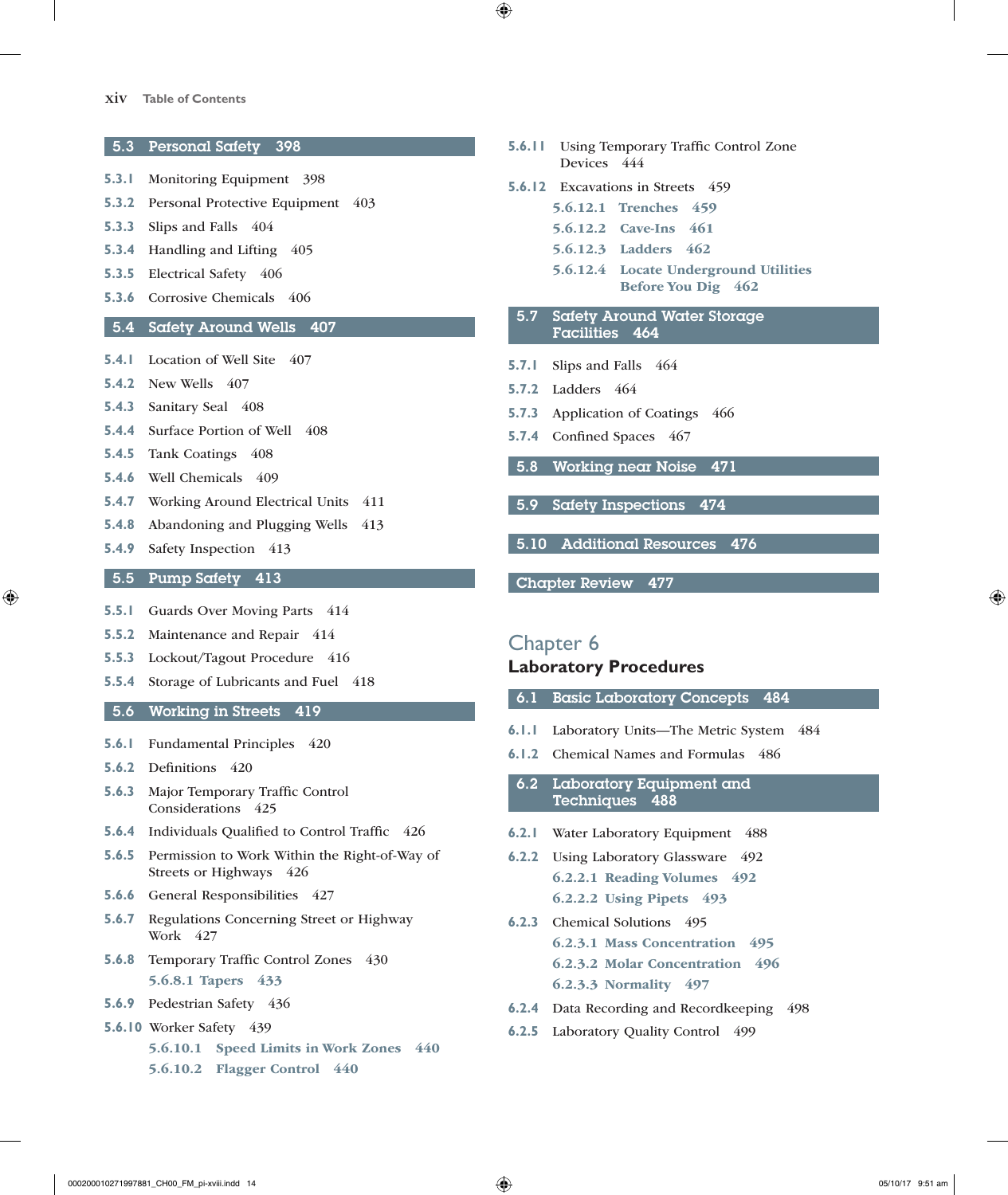#### 6.3 Laboratory Safety 500

- **6.3.1** Laboratory Hazards 500
- **6.3.2** Personal Safety and Hygiene 501
- **6.3.3** Preventing Laboratory Accidents 502 6.3.3.1 Chemical Storage 502 6.3.3.2 Moving Chemicals 502 6.3.3.3 Proper Laboratory Techniques 503 6.3.3.4 Accident Prevention 504

#### 6.4 Water Quality Tests 507

- **6.4.1** Instrument-Based Tests 507 6.4.1.1 Temperature 507 6.4.1.2 pH 509 6.4.1.3 Turbidity 511
- **6.4.2** Titration-Based Tests 514 6.4.2.1 Alkalinity 515 6.4.2.2 Hardness 520 6.4.2.3 Chlorine Residual 522
	-
- **6.4.3** Tests for Plant Processes 529 6.4.3.1 Jar Test for Coagulation/
	- Flocculation 529
	- 6.4.3.2 Chlorine Demand 534
- **6.4.4** Biological Tests 538
	- 6.4.4.1 Test Methods Overview 539
	- 6.4.4.2 What Is Tested 542
	- 6.4.4.3 General Materials Required for Microbial Testing 542
	- 6.4.4.4 Procedures for Testing Total Coliform Bacteria 544
	- 6.4.4.5 Additional Test Methods 568

#### 6.5 Sampling 569

- **6.5.1** Representative Sampling 569 6.5.1.1 Source Water Sampling 569 6.5.1.2 In-Plant Sampling 570 6.5.1.3 Distribution System Sampling 570
- **6.5.2** Types of Samples 573 6.5.2.1 Grab Samples 573
	- 6.5.2.2 Composite Samples 573
- **6.5.3** Sampling Devices 574
- **6.5.4** Sampling Techniques 575
	- 6.5.4.1 Surface Sampling 575
	- 6.5.4.2 Depth Sampling 575
	- 6.5.4.3 Water Tap Sampling 576
	- 6.5.4.4 First-Draw Sampling 577
- **6.5.5** Sampling Containers and Preservation of Samples 577 6.5.5.1 Chain-of-Custody Samples 577
- **6.5.6** Reporting 577
	- 6.6 Math Assignment 579
- 6.7 Additional Resources 579

Chapter Review 580

### Chapter 7

#### **Introduction to Small System Management**

7.1 Developing Water Rates 584

- **7.1.1** General Action Strategy 584
- **7.1.2** Developing a Hypothetical Water District 585
- 7.2 Revenue Requirements 587
- **7.2.1** Forecasting Expenditures 588
	- 7.2.1.1 Declining Demand for Water 588
		- 7.2.1.2 System Growth Rate 588
	- 7.2.1.3 Inflation 589
	- 7.2.1.4 Capital Improvement Program 589
	- 7.2.1.5 Financial Assistance 591
- **7.2.2** Itemizing System Expenses 592
- **7.2.3** Establishing the Revenue Base 594

#### 7.3 Cost Allocation Methods 597

- **7.3.1** Commodity-Demand Method 597
- **7.3.2** Base-Extra Capacity Method 598
- **7.3.3** Examples of Cost Allocations 599
- 7.4 Distributing Costs to Customers 602

#### 7.5 Rate Design 603

- **7.5.1** Information and Data Requirements 604
- **7.5.2** Rate Components 604
- **7.5.3** Typical Rate Structure 608
- 7.6 Administration of Rates and Charges 610
- **7.6.1** Consumer Confidence Reports 611
- 7.7 Planning for Financial Stability 612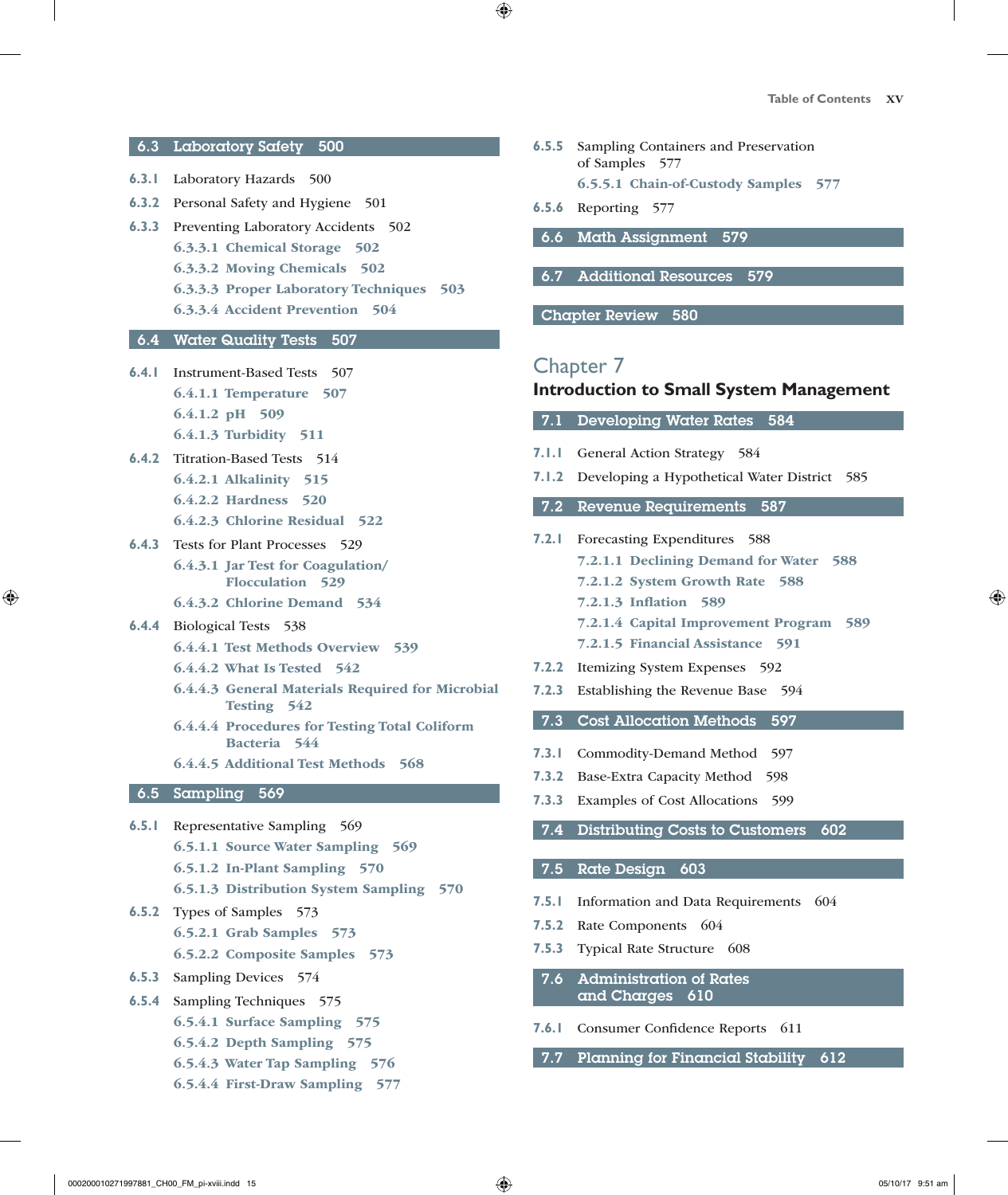- **7.7.1** Measuring Stability 612
- **7.7.2** Budgeting 614
- **7.7.3** Recordkeeping 615

7.7.3.1 Computer Recordkeeping Systems 616

- 7.7.3.2 Types of Records 616
- 7.7.3.3 Disposition of Utility Records 618
- **7.7.4** Check-Up Program for Small Systems 619

#### 7.8 Emergency Response 619

- **7.8.1** Federal Requirements 619
- **7.8.2** Responding to Emergency Situations 620
- **7.8.3** Homeland Defense 623
	- 7.8.3.1 Guarding Against Unplanned Physical Intrusion 624
	- 7.8.3.2 Making Security a Priority for Employees 624
	- 7.8.3.3 Coordinating Actions for Effective Emergency Response 625
	- 7.8.3.4 Investing in Security and Infrastructure Improvements 625
- **7.8.4** Managing Contamination Threats 627
	- 7.8.4.1 Evaluating and Responding to Threats 628
	- 7.8.4.2 *Cryptosporidium* 630
- 7.9 Additional Resources 631

Chapter Review 632

### Appendix A

#### **Introduction to Basic Math for Operators**

Introduction 638

Basic Concepts (Sections A.1–A.4) 639

#### A.1 Numbers and Operations 639

- **A.1.1** Addition 639
- **A.1.2** Subtraction 639
- **A.1.3** Multiplication 640
- **A.1.4** Division 640

#### A.2 Order of Operations 640

- **A.2.1** More on Exponents 644
- A.3 Basic Algebra (Solving Equations) 644

#### A.4 Percentages 647

#### Intermediate Concepts (Sections A.5–A.6) 650

#### A.5 Units 650

- **A.5.1** Distance or Length 650
- **A.5.2** Area 651
	- A.5.2.1 Surface Area of a Rectangle 651
	- A.5.2.2 Surface Area of a Triangle 652
	- A.5.2.3 Surface Area of a Trapezoid 653
	- A.5.2.4 Surface Area of a Circle 653
	- A.5.2.5 Surface Area of a Cylinder 654
	- A.5.2.6 Surface Area of a Cone 655
	- A.5.2.7 Surface Area of a Sphere 656
- **A.5.3** Volume 656
	- A.5.3.1 Cube 657
		- A.5.3.2 Rectangular Prism 657
		- A.5.3.3 Triangular Prism 658
		- A.5.3.4 Cylinder 658
		- A.5.3.5 Cone 658
		- A.5.3.6 Sphere 659
- **A.5.4** Mass and Weight 659
- **A.5.5** Density, Specific Weight, and Specific Gravity 660
- **A.5.6** Concentration 660
- **A.5.7** Velocity and Flow Rate 662
- **A.5.8** Force and Pressure 664
- **A.5.9** Work, Head, and Power 669
- A.6 Metric System 672
- **A.6.1** SI Base Units 672
- **A.6.2** Measures of Length 674
- **A.6.3** Measures of Capacity or Volume 674
- **A.6.4** Measures of Weight 674
- **A.6.5** Temperature 675

#### Advanced Concepts (Sections A.7–A.8) 676

- A.7 Pumps 676
- **A.7.1** Pressure 676
- **A.7.2** Work 677
- **A.7.3** Power 678
- **A.7.4** Horsepower 678
- **A.7.5** Head 682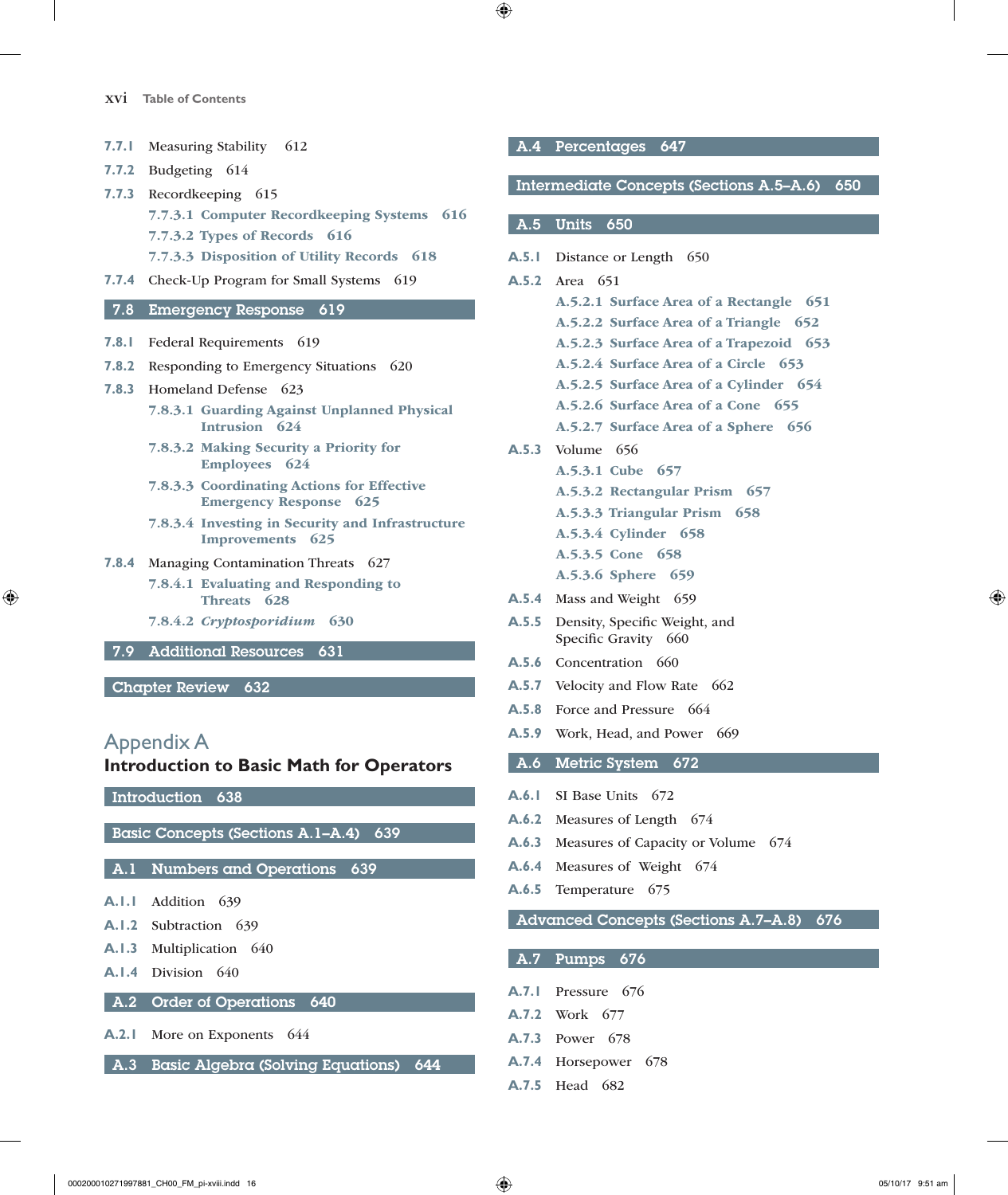- **A.7.6** Pump Characteristics 684
- **A.7.7** Evaluation of Pump Performance 686 A.7.7.1 Capacity 686 A.7.7.2 Efficiency 687
- **A.7.8** Pump Speed-Performance Relationships 690
- **A.7.9** Friction or Energy Losses 691

#### A.8 Analysis and Presentation of Data 695

- A.8.1 Causes of Variations in Results 695 A.8.1.1 Water or Material Being Examined 696 A.8.1.2 Sampling 696
	- A.8.1.3 Testing 696
- **A.8.2** Controlling Variation 696 A.8.2.1 Reading Charts 698
- **A.8.3** Describing Data or Results 698 A.8.3.1 Graphs and Charts 699 A.8.3.2 Numerical Representation of Data 704
- **A.8.4** Moving Averages 711
- **A.8.5** More Applications of Graphs 713 A.8.5.1 Volume of Sludge in a Digester 713 A.8.5.2 Tracking BOD Loading 716
- **A.8.6** Regression Analysis (Prediction Equations, Trends, and Correlations) 718 A.8.6.1 Correlations 723

A.9 Typical Water Treatment Plant Problems (English System) 724

- **A.9.1** Flows 724
- **A.9.2** Chemical Doses 724
- **A.9.3** Wells 726
- **A.9.4** Small Water Treatment Plants 727
- **A.9.5** Disinfection 730
- **A.9.6** Laboratory Procedures 732
- A.10 Typical Water Treatment Plant Problems (Metric System) 733
- **A.10.1** Flows 733
- **A.10.2** Chemical Doses 734
- **A.10.3** Wells 735
- **A.10.4** Small Water Treatment Plants 736
- **A.10.5** Disinfection 739
- **A.10.6** Laboratory Procedures 741

Answer Key 745 Glossary 747 Index 779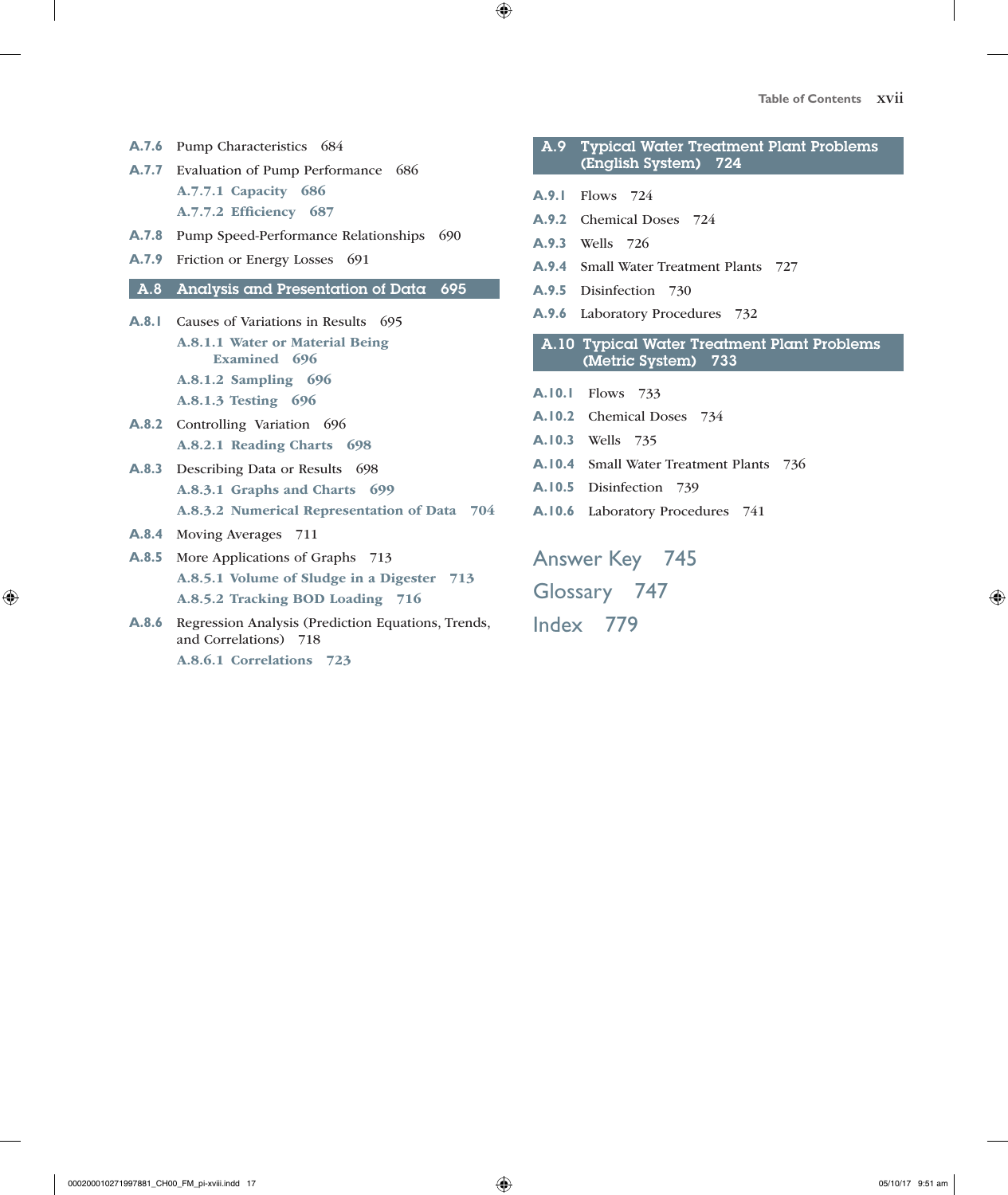# **Index**

### **A**

AADT (Annual Average Daily Traffic), 421 Abandoning wells, 39, 149–151, 413 Abnormal conditions, chlorination, 305, 322, 327, 333–334 Absorption, 222 Accident prevention, 504–506 Accidents, 392, 393, 395, 487 Accidents, laboratory, 502–506 Acid rain, 2 Acid titration curve, 516 Acid treatment of wells, 103–105 Acidic, defined, 509 Acids, safety, 406, 409, 501 Acids, used in laboratories, 503 Acquisition, water rights, 12 Additional resources, 26, 160, 274, 386, 476, 579, 631 chlorination, 386 disinfection, 386 hardness in water, 520 laboratory procedures, 484, 506, 509, 510, 514, 520, 528, 538, 557, 562, 564 laboratory safety, 506 microbiological test methods, 568 sampling, 577 Administration contaminated water supply, 623 contingency planning, 619 emergency response, 619–623 operator's duties, 22 Administrative expenses, 587, 594, 596, 600, 613 Adsorption, 192 Aeration, 260 Agricultural runoff, 3, 6, 293 Air blow test method, wells, 93–94 Air chargers, wells, 86–89 Air gap, 81, 323 Air lines, wells, 73, 74 Air release valve, wells, 73, 74, 76, 83 Air rotary drilling, wells, 64–65 Air-lift pumps, 108 Algal blooms, 7, 249 Aliquot, 558 Alkalinity, 174 and buffering, 511, 516 conditions, 518 monitoring, 532

procedure, 517 test, 515–520 Alluvial, 60, 145 Alum, 173 Ambient temperature, 344 Amendments to the Safe Drinking Water Act (SDWA), 40 Ammonia, 284, 289, 291–296, 340, 344, 345 Ammonia, test for leaks, 323–324 Ammonia-oxidizing bacteria (AOB), 296 Amperometric titration method, 353, 524 Annual Average Daily Traffic (AADT), 421 Annual report, 611 Annular grout seal, wells, 69 Annular space, 62, 106 Anthracite, 193 AOB. *See* Ammonia-oxidizing bacteria (AOB) Appropriative water rights, 12 Aquifers, 7, 32, 33 Arithmetic assignment. *See* Math assignment Arrow boards, traffic, 423 Arsenic, 19 Artesian wells, 7, 8 As-built plans (record drawings), 24 Aseptic, 561 Assessment of system vulnerability, 620 Autoclave, 492, 543, 565 Automatic sampling, 574 Auxiliary power, 135 Available chlorine, 105 Available chlorine residual, 288, 292 Awareness, safety, 392, 440

### **B**

Backflow prevention, 81, 270 Backwash filtration, 196–203 softening, 265 Bacteria defined, 573 detection methods, 539 disinfection, 203 pathogenic, 280 quantity affect on sample, 546 types of counts, 539 Bacterial cells, 287

Bacterial cultures, 539 Bacteriologic safety indicator, 538 Bailing test method, wells, 93 Barium, 19 Barricades, traffic control, 457–458 Base costs, 598 Base-extra capacity method, 598 Bases (caustics), used in laboratories, 501 Battery, charging, 395–397 Bill-frequency analysis, 604 Biofouling, wells, 99 Biological, water quality, 13 Biological tests, 538–568 Bitter tastes, 286 Blanks, 543 Blowoff, wells, 73, 76 Boats, safety, 397 Boils, 199 Bonds, 589, 590 Bored wells, 56, 60 Bowls, pump, wells, 67, 108 Brake horsepower, 109 Breakpoint chlorination, 209, 210, 292–294, 335, 536, 537 Breakthrough, 197 Brilliant Green Bile (BGB) Broth, 540, 544 Brine disposal, 266 Brine stage, 265 Bromine, 286 Bruises, injury, 500 Budget preparation, 614 operator responsibility, 25 Buffer, 291 Buffer solution, 511 Buffered dilution water, 543, 546 Burns, laboratory, 500, 505 Byproducts, disinfection, 19

# **C**

Cable-tool drilling, wells, 60, 61, 66 Cadmium, 19 Caisson, wells, 65 Calcium carbonate equivalent, 173, 515, 519, 520 Calcium hypochlorite, 204, 290 Calculations coagulation, 178 disinfection, 207–208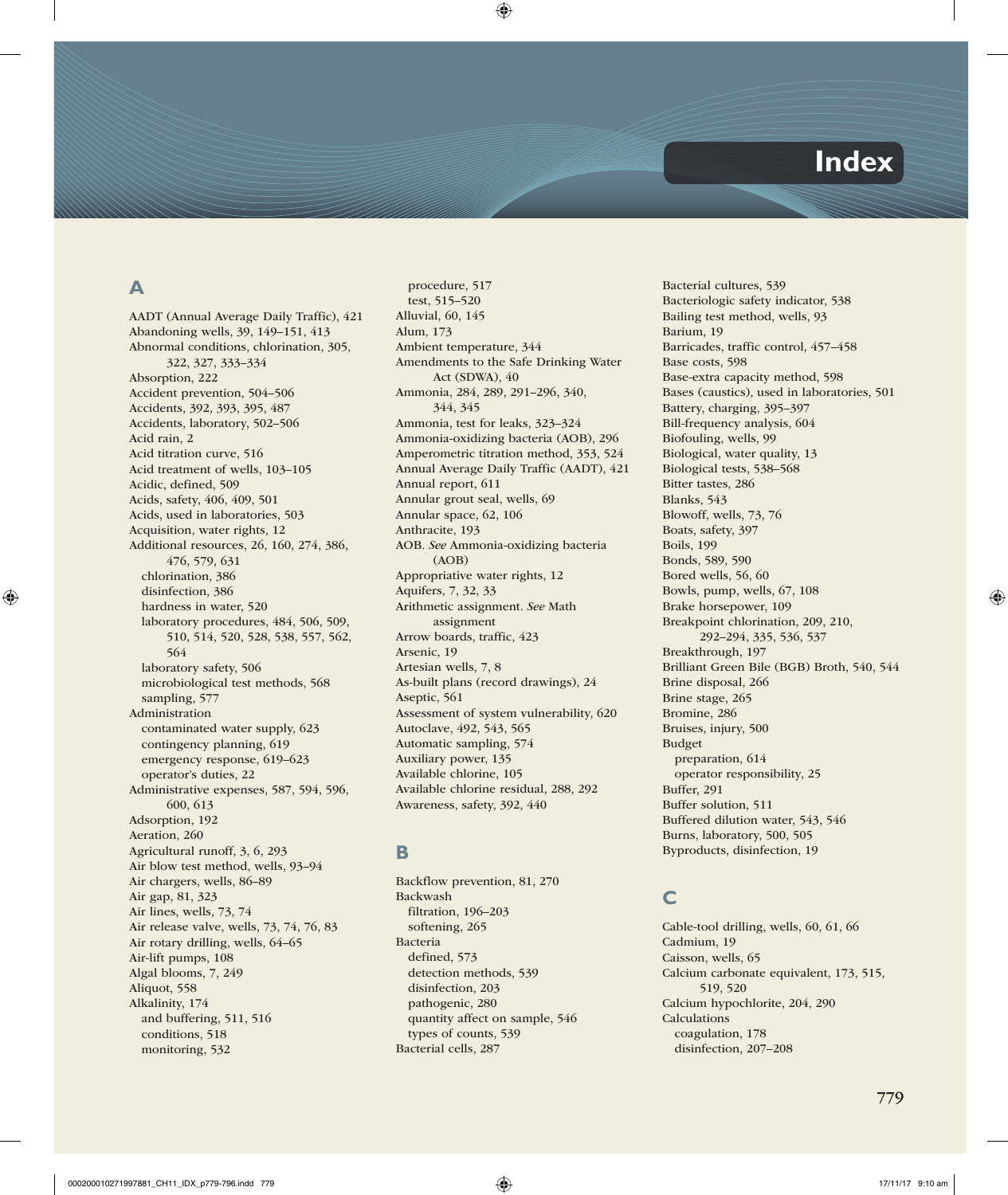Calculations (*continued*) filtration, 200–203 sedimentation, 189–190 wells, 118–122 Calibration, instrument, 490-491, 493 Calibration of feeders, 177, 178 Call Before You Dig program (811), 462 Capital costs, 587, 596, 598, 605 Capital improvement program, 589 Carbon monoxide, safety, 398 Carcinogen, 285, 523 Carcinogen chlorogranic compounds, 523 Carelessness, 392 Cash basis, 596 Cash flow, 587 Cash reserve, 588 Casing, wells, 46, 67, 73 Cathodic protection, 227, 330 Caustic soda, 501 Caustics, 501 Cave-ins, 461 Centrifugal pumps, uses, 108 **Certification** operator, 21, 22, 268 responsibility, 22 Chain-of-custody sample protocol, 577 Channelizing devices, traffic, 423 Check valves, 77, 79, 80 Chemical disinfectants, 286 Chemical feeders, 177–179 Chemical names, 486–488 Chemical solution, 495–498 tank, 305 Chemical treatment, corrosion, 219 Chemicals labeling, laboratory, 503–504 movement, 502–503 names, 486–488 safety, 406 solutions, 495–498 storage, 502 water quality, 13, 15 Chemistry, disinfection, 285–302 CHEMTREC, 360, 623 Chloramination blending, 296 chlorine to ammonia-nitrogen ratios, 295–296 contact time, 300 critical factors, 300 how to produce chloramines, 294–295 nitrification, 295, 296–298 postammoniation, 294, 295 preammoniation, 294 prechlorination, 295 residuals, 295, 296 special water users, 296 use, 294 Chloramines, 206, 207, 210, 290, 292–298 Chloride, 20 Chlorinated hydrocarbons, 16

Chlorination. *See also* Chlorinators; Hypochlorinators; Disinfection abnormal operation, 333–334 additional resources, 386 ammonia test for leaks, 323–324 amperometric titration, 353, 524 breakpoint, 209, 210, 292–294, 335, 536, 537 CHEMTREC, 360 chloramination, 294 chloramines, 290, 292–298 chlorinator, 307–313, 322–327, 330–339 chlorine, 287 chlorine dioxide, 345–353 chlorophenol, 294 contact time, 300 container storage, 313–316 corrosion, 313, 330, 355 critical factors, 300 CT values, 208, 300 demand, 288, 302, 534 dichloramine, 293 distribution system, 335 dosage, 288 DPD method, 206 DPD test, 337, 353, 354, 528 emergency repair kits, 341, 342 equipment, 305–339 failure, 339 first aid, 358 flow diagram, 304 formulas, 320, 336 free available residual chlorine, 292 hazards, 355 hypochlorinator, 305–307, 318 hypochlorite, 290–291 injection point, 300 injector water supply, 323 laboratory tests, 337 leaks, 315, 316, 323, 332, 339–343, 357 mains, 305 maintenance, 339, 357 maintenance, hypochlorinators, 214, 322 math assignment, 385 math, example problems, 378 mixing, 300 monitoring, 281 monochloramine, 293 nitrification, 295, 296 normal operation, 305, 318, 326 operation, 317–338 operator training, safety, 359 organic matter, 284, 292 pathogen removal, 285 performance, 317 pH, 283, 288, 300, 345 phenol, 294 points of application, 303, 304 poppet valves, 214 population served, 281 postchlorination, 300, 303, 304, 335

prechlorination, 290, 295, 300, 303, 304, 335 precursor, THM, 303 process calculations, 301 rechlorination, 303 reducing agents, 283, 284, 289, 300 removing chlorine, 316, 317 reservoirs, 305 residual chlorine, 285, 288, 293, 296, 298, 300, 331, 353, 522, 534 safety, 314, 316, 355–360 sampling, 281, 282 self-contained breathing apparatus, 316, 340, 355, 357 storage of containers, 327, 343, 383 tanks, 305, 341 tastes and odors, 294, 303, 335 temperature, 283, 300 training, safety, 359 trichloramine, 294 trihalomethanes (THMs), 284, 285, 303, 345 troubleshooting, 334, 338, 339, 352 turbidity, 283, 300 variables, 284 viruses, 280, 281, 284, 345 water supply systems, 303 waterborne diseases, 280 wells, 303 withdrawal from cylinder, 210 Chlorination equipment, 305 air gap, 323 amperometric titration, 354 cathodic protection, 330 chemical solution tank, 305 CHEMTREC, 360 chlorinator, 307–313, 322, 330–339 chlorine dioxide, 345–353 connections, 317 containers, 313–317 corrosion, 313, 330, 355 cylinders, 314–315 detection, chlorine leaks, 333, 339–343, 356 dew point, 324 diaphragm pump, 312 DPD test, 337, 353, 354, 524, 528 eductor, 305 ejector, 305, 312 emergency repair kit, 341, 342, 372 evaporator, 324, 328 failure, 339 fusible plugs, 314, 315 hypochlorinator, 305–307, 318 injector, 305, 310, 331, 338 installation, 305, 343 laboratory, 337, 347 leaks, 315, 316, 323, 332, 339–343, 357 lifting clamp, 315 location, 343 maintenance, 322, 339, 357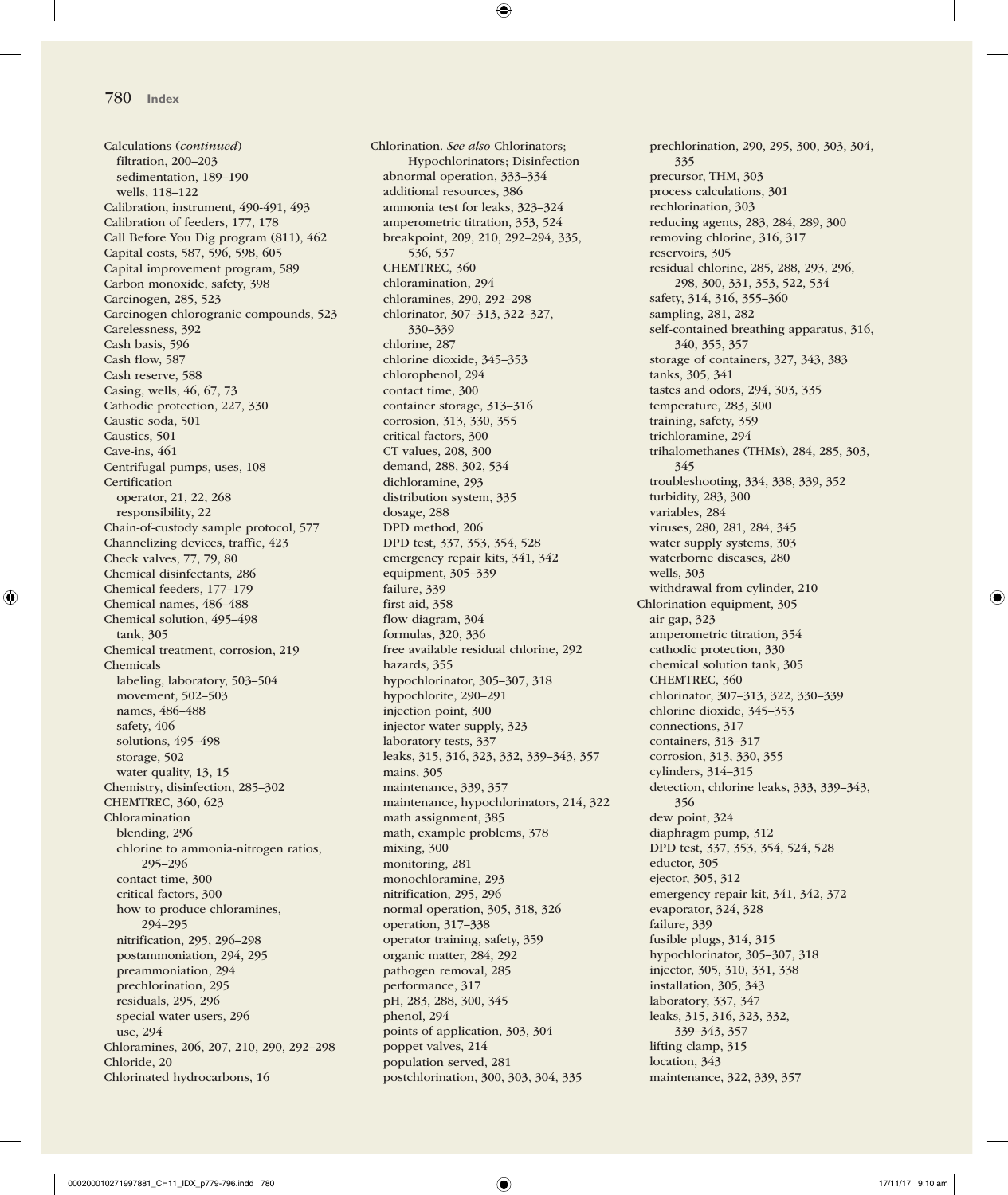manifold, 313, 344 math, example problems, 378 metering, 310, 313 operation, 317–335 parts, 312 pigtail tubing, 317 plan review, 343 poppet valves, 319 pressure controls, 308 residual analyzer, 331, 332, 353 review of plans and specifications, 343 rotameter, 310 safety, 314, 316, 322, 355–360 self-contained breathing apparatus, 316, 340, 355, 357 shutdown, 318 solution feeders, 305–307 startup, 318, 323 storage, containers, 327, 343 ton tanks, 315–316 troubleshooting, 334, 338 trunnions, 315 vacuum-controlled chlorinators, 307–313 valves, 314, 317, 319, 323, 329 ventilation, 344 water supply system, 323 weighing, 314, 344 wrench, 317 yoke-type connectors, 316, 317 Chlorinators, 307–313, 322, 328–339. *See also* Chlorination maintenance, 322 troubleshooting, 322 uses, 322 Chlorine ammonia, 289, 292, 294, 296 ammonia test for leaks, 333–334 available, 105 available residual, 288, 292 CHEMTREC, 360 chloramines, 290, 292–298 concentrations, effects, 356 container storage, 327 demand, 288, 301, 302, 534 detection, leaks, 332, 339–343, 357 detention rate curve, 299 disinfection, 287–290 disinfection action, 287 dose, 288, 302 emergency repair kits, 340, 341 first aid, 358 frozen, 330 hydrogen sulfide, 290 hypochlorite, 290 hypochlorous acid, 288, 291, 523 ice, 330 leaks, 315, 316, 317, 323, 332, 338, 339–343, 357 maximum removal rate, 316, 344 on-site generation, 291 pH, 283, 288, 300, 345

physiological response, 356 prechlorination, 290, 295, 300, 303, 304, 335 properties, 355 protection from, 357 rate of withdrawal, 323, 344 reaction with impurities, 289 reaction with water, 288 residual, 285, 288, 292, 293, 295, 298, 300, 331, 353, 534 safety, 316 uses, 204 withdrawal rate, 316, 344 Chlorine demand solution, 535 test, 534–538 Chlorine dioxide ammonia, 345 corrosion, 346 facilities, 345–353 generation, 346 iron and manganese, 292 maintenance, 351, 352 operation, 347–353 pH, 345 phenolic tastes and odors, 292 reaction in water, 292 reactions with impurities, 292 safety, 347, 359 shutdown, 350 sodium chlorite, 347 startup, 349 taste and odor control, 292 trihalomethanes, 293, 345 troubleshooting, 352, 353 Chlorine residual test, 522–529 Chlorine treatment, 105, 132–134 Chloroform, 523 Chlorophenol, 294 Chlororganics, 292, 523 Chromium, 19 Chromocult Coliform Agar Presence–Absence Membrane Filter Test, 539 Cistern, water storage, 6 Clarifiers, 220–222 Clarity of water, 205 Clear wells description, 9 small plants, 170 Clogged well screen, 100 Clothing, safety, 403, 404 Coagulation alkalinity, 174 alum, 173 calculations, 179 calibration of feeders, 177, 178 chemical feeders, 177–179 dosage, 174 floc, 171 flocculation, 174 gang stirrer, 174

jar test, 174, 175 mixing, 174, 175 pathogen removal, 284 pH, 174 polymer, 177 process, 174, 176 streaming current meter, 175 temperature, 174 Coatings, tanks, 408, 467 Coliform bacteria, 281 disinfection, 281 Coliform Agar ES, 568 Coliform bacteria, 281, 538 Coliform tests Colilert method, 541, 566 fermentation tubes, 540 membrane filter, 557–560, 563 Presence–Absence (P–A) Method, 564–566 Coliform-positive samples, 538 Colilert method, 541, 566 Colilert test (enzyme substrate test), 566–568 Colisure test (enzyme substrate test), 566–568 Colitag Presence–Absence (P–A) Test, 539, 568 Collapsed well, 56 Collapsed well screen, 99 Color, 15, 20, 510 Colorimeter, 510, 527 Colorimetric measurement, 510 Column pipe, wells, 110, 112 Combined chlorine, 207 Combined residual chlorine, 523, 534 Combustible gases, 398 Commodity costs, 597, 599 Commodity-demand method, 597 Community water system, 21 Competent person confined spaces, 469 defined by OSHA, 439 hazard assessment of work site, 439 shoring, 459 Complaint handling, operator's duties, 25 Composite sample, 569, 573 Compound substance, 487 Conductor casing, wells, 67, 73 Cone of depression, 36, 52 Confined space, 398, 408, 467 Confined space entry permit, 467, 468 Connection fees, 589 Connections, equipment, 316 Conservation, 2 Consolidated formation, 62 Constant rate method, wells, 94–95 Construction cost index (CCI), 589 Construction, wells, 55 Consumer confidence report (CCR), 611 Consumer demands for water, 10 Consumer price index (CPI), 589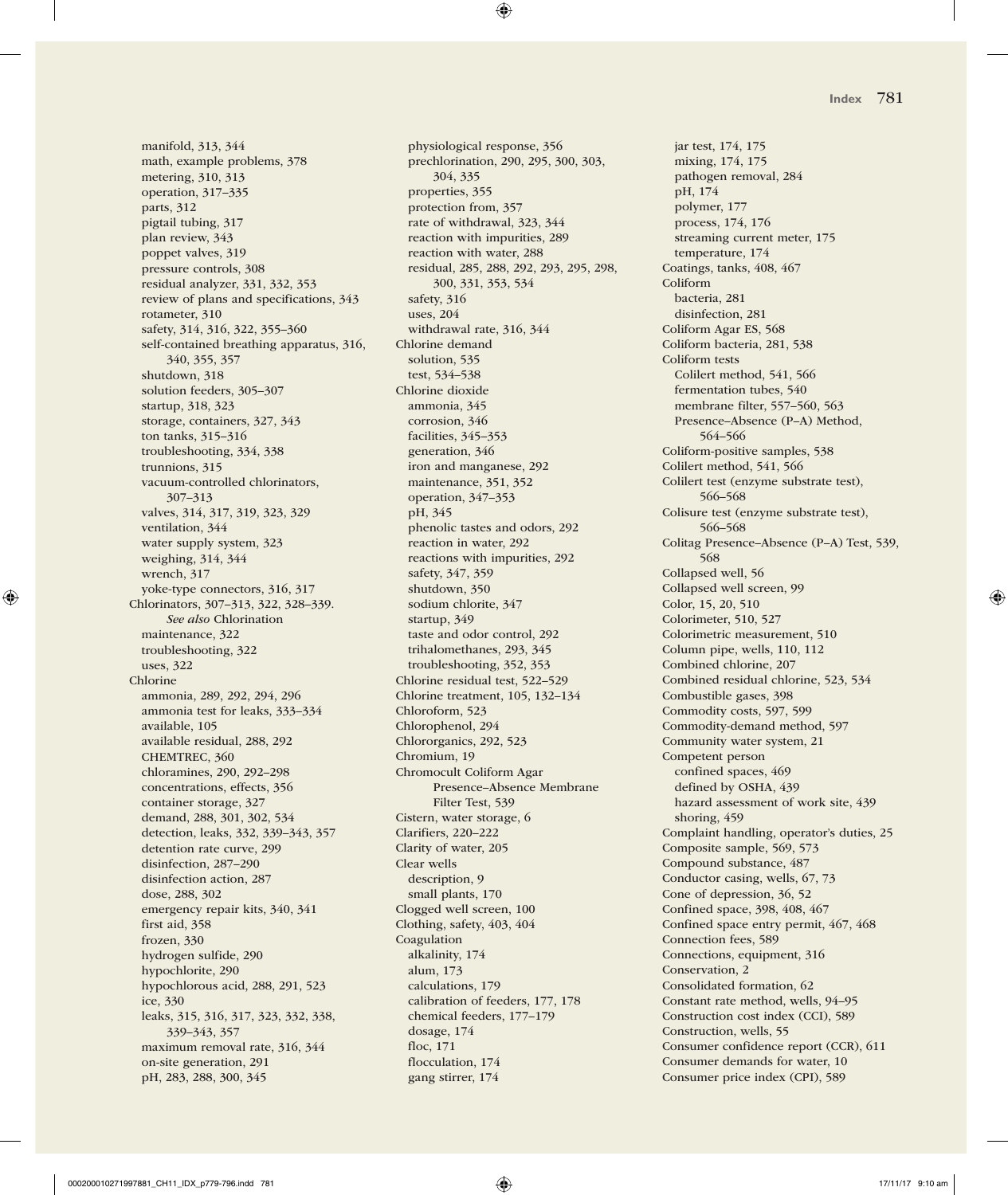Contact time, chlorine, 207, 300 Contactor, ozone, 375 Containers chlorine, 313–317, 326 sampling, 571, 578 Contaminated water supply contamination, 627–631 countermeasures, 630 *Cryptosporidium*, 630 emergency treatment, 629 incident commander, 627 response, 627 wells, 131–132 Contamination. *See also* Water quality groundwater, 3 Contingency planning, 619 Contingency reserve, 588 Control devices and zones. *See* Traffic control Control of corrosion, 219 iron and manganese, 259 Controls, pumps, wells, 137–140 Copper, 19, 20 Copper Rule. *See* Lead and Copper Rule Corrosion chemical treatment, 219 control, 219 damages, 219 Langelier Index, 219 lime, 219 polyphosphate, 105, 219 small plants, 171 soda ash, 219 water quality problems, 218 water treatment plants, 171 wells, 98–99 Corrosion problems chlorination, 313, 355 chlorine dioxide, 346 Corrosive chemicals, 406 Corrosive materials, 501 Corrosivity, 11 Cost allocation, 597–602 Cost-based rates, 598 Cost-of-service studies, 598 **Costs** treatment, 3 water rates, 2 Coverage ratio, 612 Cross-connections, 13, 149 Cryptosporidiosis, 7, 233, 538 *Cryptosporidium*, 281, 283, 377, 630 CT values, 300 Culture strategy, test, 540 Culture tubes, 489 Currents, in tanks, 185 Custom designed plant, 172 Customer service costs, 598 Cuts, injury, 500, 504 Cylinders, chlorine, 314–315 Cysts, 284

### **D**

Daily log or diary, 270 Daily tasks, 268, 269 Damages corrosion, 219 Dams and reservoirs. *See* Reservoirs Dangerous air contamination, 398, 400, 469 Data recording, 498 DBPR. *See* Disinfectants and Disinfection Byproducts Rule (DBPR) Debt service, 594 Decibel, noise exposure, 472 Decision sight distance, defined, 425 Deep-well pumps, 108, 109, 110, 115 Deionized water *versus* distilled water, 534–535 Demand, chlorine, 288, 301, 302 Demand costs, 597, 598 Demineralized water, 542 Depreciation, 590 Depth sampling, 570, 575, 576 Detection, chlorine leaks, 333, 339–343, 356, 357 Detention rate curve, chlorine, 299 Detention time chlorine, 300 curves, 299 nitrification, 297 reservoirs, 14 settling (sedimentation), 184, 189 Dew point, 324 Diaphragm pump, 307 Diatomaceous earth, 191, 192 Diatoms, 294 Dichloramine, 293, 294, 523 Dilution water, 543 Direct fire protection costs, 598, 605 Direct runoff, 6 Diseases, 203, 280 Disinfectants and Disinfection Byproducts Rule (DBPR), 281 Disinfection, 280–386. *See also* Chlorination action, 287 additional resources, 386 agents of disinfection, 285 bacteria, 281 bacteria, pathogenic, 280 bacterial cells, 285 bitter taste, 286 breakpoint chlorination, 292, 335 bromine, 286 byproducts, 19, 286 calcium hypochlorite, 290, 291 calculations, 301 chemical disinfectants, 286 chloramines, 290, 292, 298 chlorination, 287 chlorinator, 307–313 chlorine, 287–290

chlorine dioxide, 291, 345–353 coliform, 281 combined chlorine, 207 concentration, 207 contact time, 207, 300 critical factors, 300 *Cryptosporidium,* 281, 283, 377 CT values, 300 cysts, 284 definition, 203 disease, waterborne, 280 diseases, 203, 280 dosage, 209, 213, 288 DPD method, 206 enzymes, 287 fecal coliforms, 538 flow diagram, 304 formulas, 320, 336 free chlorine, 207 *Giardia lamblia*, 19, 209, 228, 248, 281, 282, 300, 377 giardiasis, 203, 247, 280 heat, 286 hepatitis, 280 hypochlorinator, 216 hypochlorite, 290–291 influencing factors, 283 inorganic matter, 284 iodine, 286 math assignment, 385 math, example problems, 378 maximum contaminant level, 281 microbial standards, 281 microorganisms, 284–285 mixed-oxidants system, 377–378 mixing, 205 monitoring, 281 organic matter, 284, 292 ozone, 286, 371 parasites, 280 pathogen removal, 284 pathogenic organisms, 280 pH, 283, 288, 300, 345 physical means, 285 points of application, 303 population served, 281 postchlorination, 300, 303, 304, 335 prechlorination, 293–334 process calculations, 301 processes, 285–303 protozoa, 280 purpose, 283 recordkeeping, 299 reducing agents, 283, 284, 289, 300 removal processes, pathogens, 284 reporting, 282 residual chlorine, 285, 288, 292, 293, 296, 300, 331, 353–355, 522, 534, 536 safety, 409 sampling, 281, 282 small plants, 171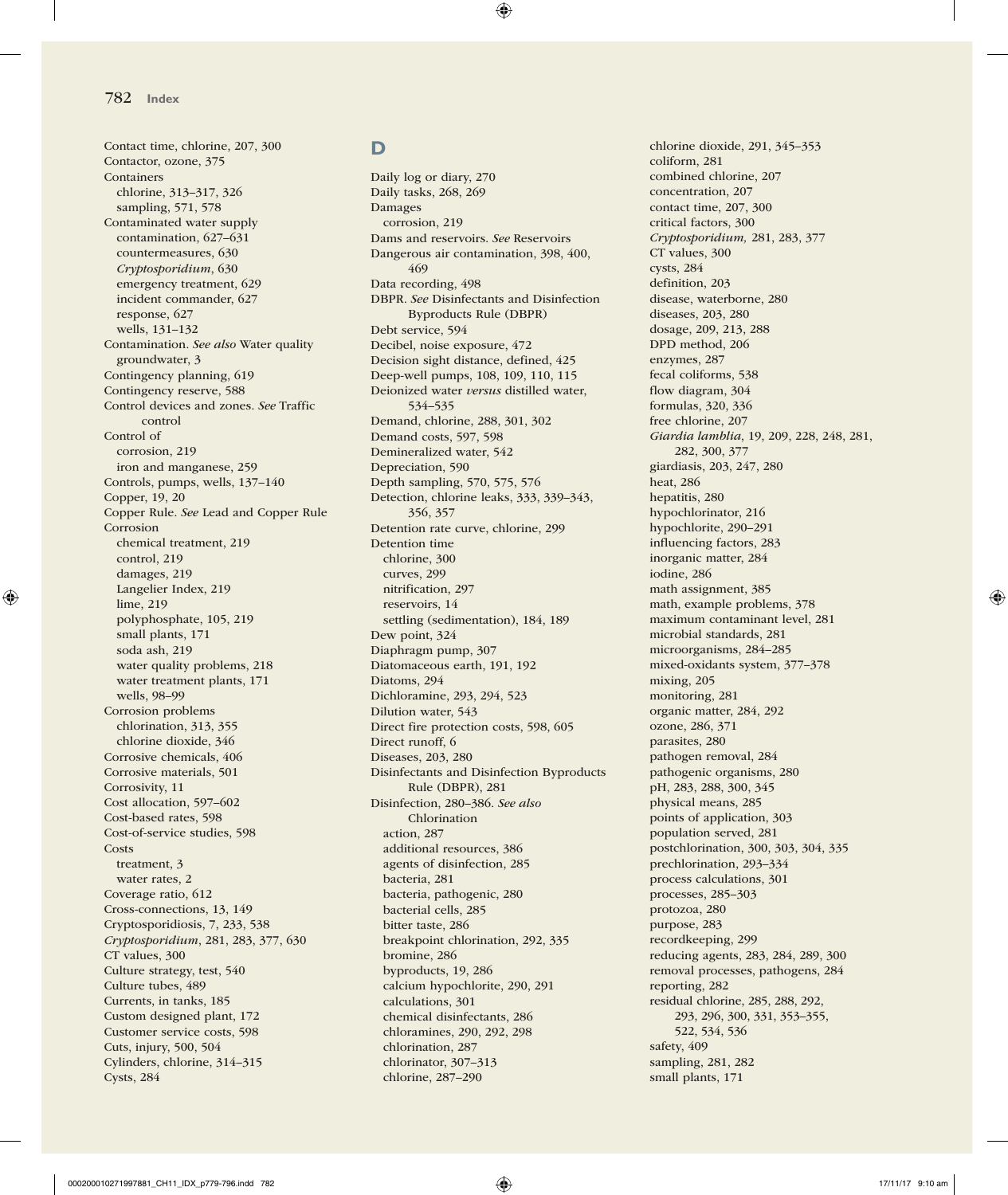sodium hypochlorite, 204 spore-forming bacteria, 284 standards, microbial, 281 sterilization, 280 taste, bitter, 286 temperature, 283, 300 time of contact, 204 total chlorine, 296 trihalomethanes, 284, 285, 303, 345 troubleshooting, 334, 338, 339, 352 turbidity, 283, 300 ultrasonic waves, 286 ultraviolet radiation, 204 ultraviolet rays, 285, 286, 368 ultraviolet (UV) systems, 285, 360, 368 variables, 283 viruses, 203, 281, 284, 345, 376 water treatment plants, 171 waterborne diseases, 280 wells, 129–134 withdrawal rate of chlorine, 210 Disinfection byproducts (DBPs), 19, 286 Displacement well pumps, 108 Disposal of brine, 266 records, 618 sludge, 186 Distances to wells, 51–54 Distilled water in culture media, 546 *versus* deionized water, 534 Distribution systems description, 10 flushing mains, 146 sampling, 570–573 Diversion works, 169 Dosage, coagulation, 174 Dose, chlorine, 288, 302 DPD Colorimetric Method, 525–529 DPD method, 206 DPD test, 296, 337, 353 DPD titration method, 524 DPD titrimetric method, 524 Drawdown, wells, 13, 117, 144 Drilled wells, 60–65 Driller's log, wells, 38 Driller's report, wells, 156 Drinking water, 280–281 laws, 280 regulations, 19 safety, 280 sampling, 18, 569–578 turbidity removal, 19 Driven wells, 56–60 Driving, safety, 395 Drums, traffic control, 457 Dual media filter, 193 Dug wells, 56, 58 Duties of operators, 23, 24, 269 Dysentery, contamination of water supply, 6

# **E**

*E. coli* (EPA Method 1603), 563 E\*Colite Test, 539, 568 EDTA titrant, 521 Eductor, 305 Effective size, 68, 233 Ejector, 305, 312 Electric shock, 500, 504 Electrical, safety, 406, 411 Electrical supply, pumps, 135 Electrochemical probe, 510 Electrochemical reaction, 218 Emergency(ies) administration, 619–620 chlorine repair kits, 341 contaminated water supply, 623 preparation for, 619–620 procedures, 626 response plan, 619–626 treatment, 627 Emergency traffic control situations, 441 Employee "Right-To-Know" laws, 394 Endpoint, 495, 515 Endrin, 19 Enzyme substrate coliform test, 541 Enzyme Substrate Method, 539 Enzyme substrate tests, 539, 566–568 Enzymes, 287 Epidemiology, 13 Equipment chlorination, 305, 310 electrochemical probe, 510 laboratory, 488–495 (*see also* Laboratory equipment) ozone, 372–374 safety, 398–403 sampling, 574, 575 ultraviolet (UV) systems, 361 Equity, 596 *Escherichia coli* (*E. coli*), 563 Evaluation of wells, 92 Evaporation, 32, 33 Evaporator, chlorine, 324, 328 Evapotranspiration, 5 Excavations in streets cave-ins, 461 ladders, 462 safety rules, 459 shoring, 459 spoil, 459 trenches, 459 underground utilities, 462–463 Expenses, 612, 613 Explosions, 500, 501 Explosive charges, wells, 105 Explosive conditions, safety, 25, 399 Explosive limits, 399, 402 Extra capacity costs, 598

### **F**

Facultative bacteria, 538 Failure, chlorination, 339 Falls, safety, 404, 464 FC test. *See* Fecal coliform (FC) test Fecal coliform (FC) test, 539, 549, 561, 565 *E. coli*, 539 Fermentation tubes, 540, 544 Field testing of deposits, wells, 98 Filter aids, 192, 197, 200 Filtration anthracite, 193 backwashing, 195–201 boils, 199 breakthrough, 195, 197 calculations, 201–203 controller, 193 diatomaceous earth, 191, 192 dual media filter, 193 filter aids, 192, 197, 200 gravity, 190, 191 head loss, 194, 195, 200 iron and manganese control, 260 media, 192, 193 mixed media filter, 193 mudballs, 197, 199 operation, 194 pathogen removal, 285 polymers, 192, 197, 200 precoat filters, 191 pressure, 191, 192, 194, 196, 197, 200 process, 190, 192 purpose, 192 rapid sand filters, 194 rate, 194, 199 rate-of-flow controller, 194 rinsing pressure filters, 198 sand, 190, 192 slow sand filters, 190, 192, 229–259 (*see also* Slow sand filter) softening, 261–264 surface wash, 194, 196 troubleshooting, 199 turbidity, 194 types, 190 underdrain, 191, 194, 196, 197, 233 waste backwash water, 197 Financial stability, 612 Fire blanket, uses, 505 classifications, 506 extinguisher, 505–506 laboratory, 500, 505 protection costs, 597, 598, 605 First aid chlorine, 359 laboratory, 502 First-draw sampling, 577 Fixed costs, 588 Flag tree warning devices, traffic control, 455 Flagging, traffic control, 440–444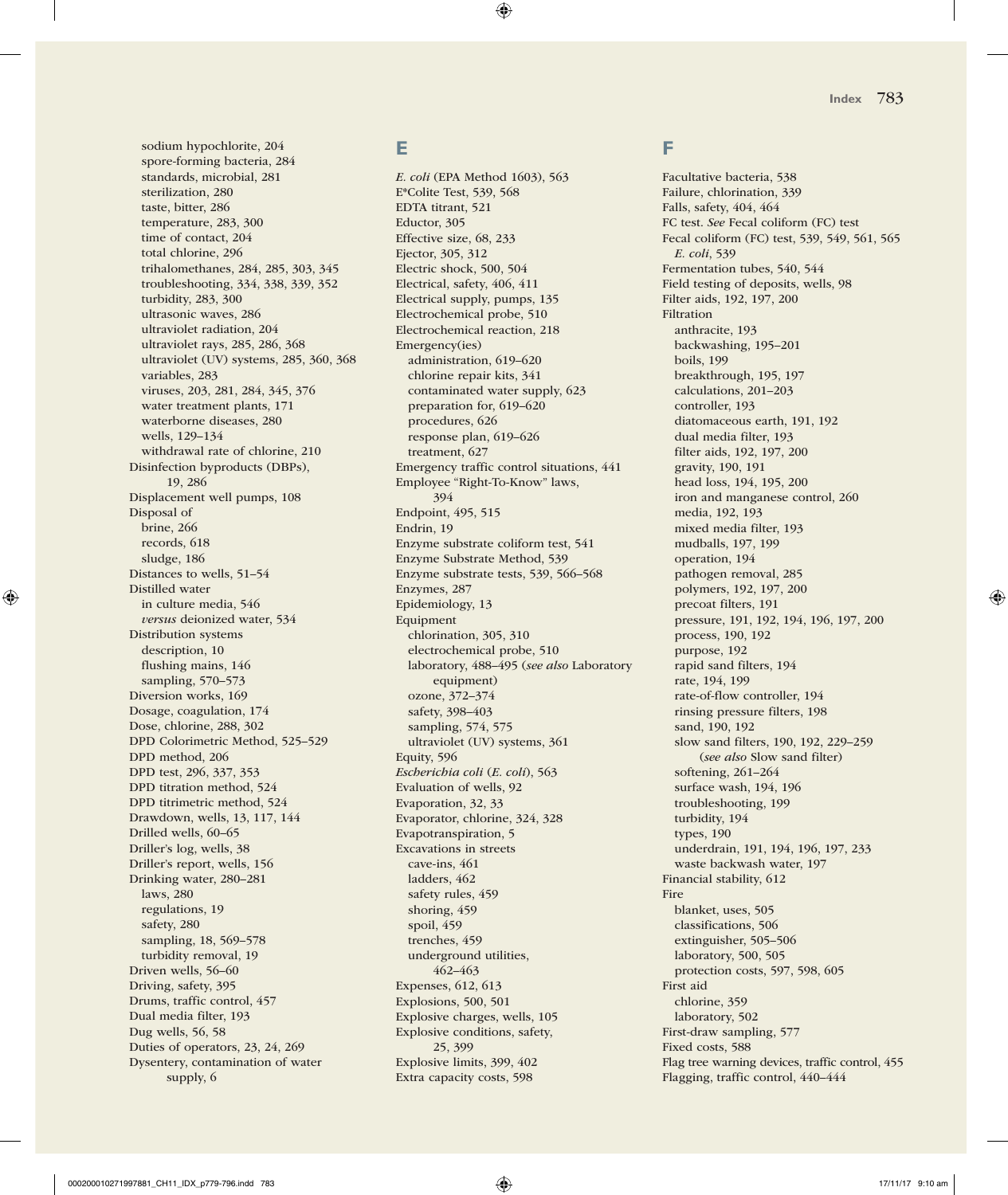Flame-polished glass, 505 Flammable conditions, 402 Flammable or explosive materials used in laboratories, 500 Floc, 171 Flocculation mixing, 182 operation, 182–183 process, 171, 182 short-circuiting, 183 troubleshooting, 183 Flow measurement, 169 Flow pattern, 304 Flowmeters, wells, 80–81 Fluoride, 19 Flushing, mains, sand, 146 Foaming agents (MBAS), 20 Foot valve, wells, 76, 77, 80 Forecasting expenditures, 588 Formation consolidated, 62 unconsolidated, 57 Formazin Turbidity Units (FTU), 512 Formulas chlorination, 320, 336 disinfection, 320, 336 laboratory, chemicals, 486–488 sampling, 571 Free available residual chlorine, 207, 292 Free chlorine, 207 Free residual chlorine, 523 Friction loss table, 120 Frozen chlorine, 330 FTU. *See* Formazin Turbidity Units (FTU) Fuel, safety, 418 Fusible plugs, 314, 315

### **G**

Gang stirrer, 174, 175 Garnet, 193 Gases, safety, 399 Geologic data, 38 Geological log, 13 *Giardia lamblia*, 19, 209, 228, 229, 237, 247, 248, 281, 282*,* 300, 377 Giardiasis, 6, 203, 233, 247, 280, 538 Glasses, safety, 501 Glassware, laboratory, 492–495, 542 Grab sample, 573, 575 Gravel-envelope wells, 56, 66, 70, 74 Gravel-packed wells, 57, 66 Gravity filters, 190, 191 Greensand, 260 Grounds, maintenance, 271 Groundwater advantages, 32 aquifers, 32, 33 hydrologic cycle, 33, 34 importance, 40 movement, 32

origin, 32 overdraft, 35 pollution, 32, 37, 38 porosity, 34 protection, 39 recharge, 9 recordkeeping, 38 safety, 49 sampling, 570 soil moisture, 32 source, 7, 8, 13 specific yield, 34 transmissivity, 34 treatment, 172–173 wells, 8, 32 yield, 34, 144 zone of saturation, 7, 33 Grout seal, wells, 69–71 Guards, safety, 414

# **H**

Halliburton grout method, 70 Handling and lifting, 405 Hands-only CPR, 359 Hardness test, 520–522 Hardness treatment, 173 Hard-rock wells, 56, 66 Hazardous materials disposal, 504, 505 laboratory, 500–501 Hazardous wastes, 3 Hazards chlorination, 355 safety, 271, 392 Head, 108, 111 Head loss, filtration, 194, 195, 200 Health hazards disease, 6 groundwater recharge, 9 laboratory, 500 Hearing protection, 473 Heat, disinfection, 286 Hepatitis, 6, 280 Heterotrophic bacteria, 19, 282, 294 High resolution redox (HRR), 354 High service pumps, 171 High Test Hypochlorite (HTH), 290 High-level flag tree warning devices, traffic control, 454, 455 High-rate settlers, 186 High-velocity jetting, wells, 101–102 Holding time, sampling, 577, 578 Homeland defense, 623–626 HRR (high resolution redox), 354 HTH (High Test Hypochlorite), 290 Hydraulic gradient, 51 Hydraulic rotary drilling, wells, 60, 62–64 Hydrogen sulfide, 400 chlorine reaction with, 289 Hydrogeologist, 35

Hydrologic (water) cycle, 5, 32 Hydrologic data, 38 Hydropneumatic tanks, wells, 81, 83, 85–91 Hydrostatic pressure, 64 Hygiene, laboratory, 501 Hypochlorinators, 305–307, 318. *See also* Chlorination maintenance, 213–214 operation, 351–353 troubleshooting, 322 Hypochlorite calcium hypochlorite, 290 calculation example, 382 disinfection, 290 HTH (High Test Hypochlorite), 290 hypochlorous acid, 288, 290, 293, 523 ion, 288 reactions with water, 289–290 safety, 359 sodium hypochlorite, 291 Hypochlorous acid, 288, 290, 293, 523

# **I**

Ice, chlorine, 330 IDLH (Immediately Dangerous to Life or Health), 344 IESWTR. *See* Interim Enhanced Surface Water Treatment Rule Immediately Dangerous to Life or Health (IDLH), 344 Impermeable, 6 Incident commander, 627 Incrustation, well screens, 96–98 Indicators, 510 Industrial facilities, wells, 52 Inflation, 589 Injection point, chlorine, 299, 300 Injector, chlorine, 305, 307, 310, 331, 338 Injector water supply, 310 Injuries, safety, 393 Inlets, 184–186 Inorganic chemicals, 16, 19 compounds, 487 matter, 284 In-plant sampling, 570 Inspection ladders, 466 maintenance, 227 safety, 413, 474–475 safety report form, 475 Installation chlorination equipment, 305, 343 Instrument calibration, 493, 511 Instrument-based water quality tests, 507–514 Intake, wells, 67–69 Intake structures, multilevel, 7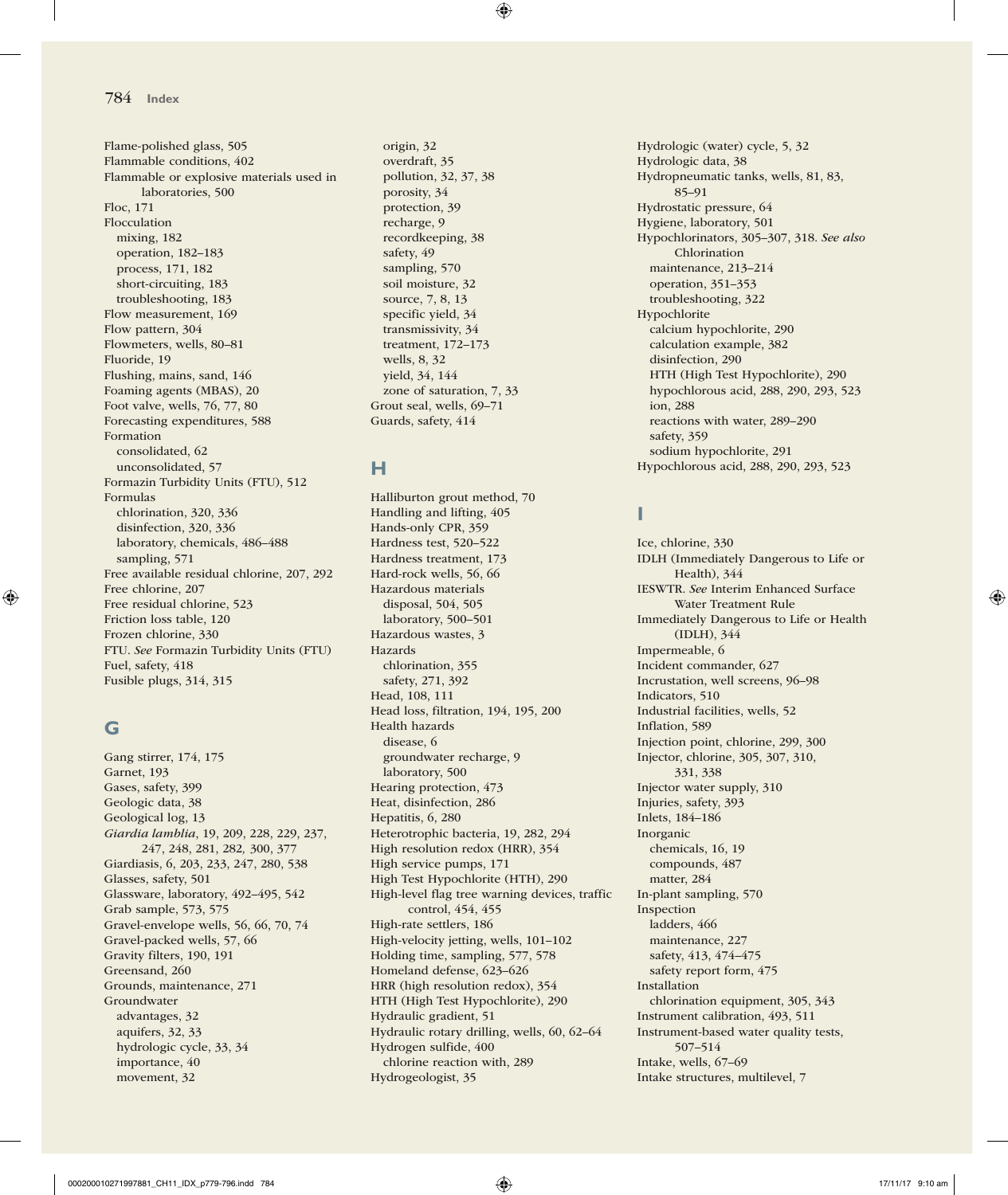Interim Enhanced Surface Water Treatment Rule (IESWTR), 281 Inventory records, 618 Investor-owned utilities, 596 Iodine, 204 Iodine, disinfection, 286 Ion, 487 Ion exchange, 264–267 Iron, 20 Iron and manganese aeration, 260 chlorine, 260 control, 259 dechlorination, 260 filtration, 260 greensand, 260 ion exchange, 260 objections, 259 polyphosphates, 260 potassium permanganate, 260 superchlorination, 260 Iron and manganese control chlorine dioxide, 292 SMCL (secondary maximum contaminant level), 20 Irrigation runoff, 2, 12 Irrigation water, 8

# **J**

Jar test, 174, 175, 224, 226, 261 alkalinity monitoring, 532 apparatus, 529, 530 coagulation/flocculation, 529–534 jar shape, selecting, 529 polymer and coagulant aid dosages, 531 procedure, 529, 531 Jet pumps, 59, 110 Jetting, well screens, 101–102 Jobs, knowledge and skills needed, 22 Joint, mechanical, 55

### **K**

Kemmerer depth sampler, 576 Kinetic energy, 83

### **L**

Lab results, reporting, 577 Labeling sample container, 503, 577 Laboratory. *See also* Laboratory equipment; Laboratory glassware; Laboratory procedures; Laboratory safety chlorination, 337, 353 disinfection, 332, 353 jar test, 529 metric system units, 484–486 Laboratory equipment

autoclave, 492 colorimeter, 525–528 glassware (*see* Laboratory glassware) pH meter, 510 turbidimeter, 513 turbidity meter, 513 Laboratory glassware culture tube, 489 meniscus, 492, 493 pipets, 493–495 test tubes, 489 Laboratory procedures accident prevention, 502–506 acid titration curve, 516 additional resources, 484, 509, 510, 520, 528, 538, 557, 562, 564 additional test methods, 568 alkalinity test, 515–520 bacterial cultures, 539 basic concepts, 484–488 biological tests, 538–568 calibration, 493, 511 chain-of-custody protocol, 577 chemical burns, 505 chemical names, 486–488 chemical solutions, 495–498 chemical storage and movement, 502–503 chlorine demand test, 534–538 chlorine residual test, 522–529 coliform bacteria, 538 Colilert method, 541, 566 corrosive materials, 501 data recording, 498 enzyme substrate tests, 566–568 equipment, 488–492 (*see also* Laboratory equipment) erratic laboratory results, 511 error sources, 569 *Escherichia coli*, 563, 564 fecal coliform, 538 fire extinguisher, 505–506 formulas, 486–488 glassware, 492–495 (*see also* Laboratory glassware) hardness test, 520–522 hazardous materials, 500 hazards in laboratory, 500–501 identification strategies, testing, 540 instrument-based tests, 507–514 jar test, 529 labeling chemicals, 503–504 liquid media sterilization, 543 math assignment, 579 media, 540 media preparation and storage, 543–544 membrane filter, 541 membrane filter (MF) method, 557–561 membrane filter method-*E. coli,* 563–564 membrane filter procedure modifications, 561–562 meniscus, 492, 493

metric system, 484–486 microbial testing material, 542–544 most probable number (MPN) procedure, 544–557 MPN Index, 551, 555 MPN (most probable number) procedure, 540, 544–557 multiple tube fermentation, 540, 544–557 notebooks, 498 pH test, 509–511 plant process tests, 529–538 Presence–Absence (P–A) Method, 541, 564–566 quality control, 499 recordkeeping, 498 reference-type sample, 499 reporting lab results, 577–578 safety, 500–506 sampling, 569–578 (*see also* Sampling) devices, 574 techniques, 575–577 solutions, 493, 495 standardized solutions, 516 techniques, 488–495, 503 temperature test, 507 test methods, overview, 539–542, 568 thermometer types, 507–508 titrations, 514–529 total coliform bacteria testing, 544–568 toxic fumes, 505 turbidity test, 511–514 turbidity units (TU) and measures, 512 using glassware, 492–495 waste disposal, 505 water quality tests, 507–568 worksheets, laboratory, 498, 499 Laboratory safety accident prevention, 502, 504 acids, 501 additional resources, 506 bases, 501 bruises, 500 burns, 500, 505 caustics, 501 chemical storage, 502 corrosive materials, 501 cuts, 500, 504 electric shock, 500, 504 explosions, 500, 501 fires, 500, 505–506 first aid, 502 flammable materials, 501 glasses, safety, 501–502 hazardous materials, 500–501 hazards, 500 hygiene, 501–502 mercury, 503 movement of chemicals, 502–503 Occupational Safety and Health Administration (OSHA), 500 personal safety, 501–502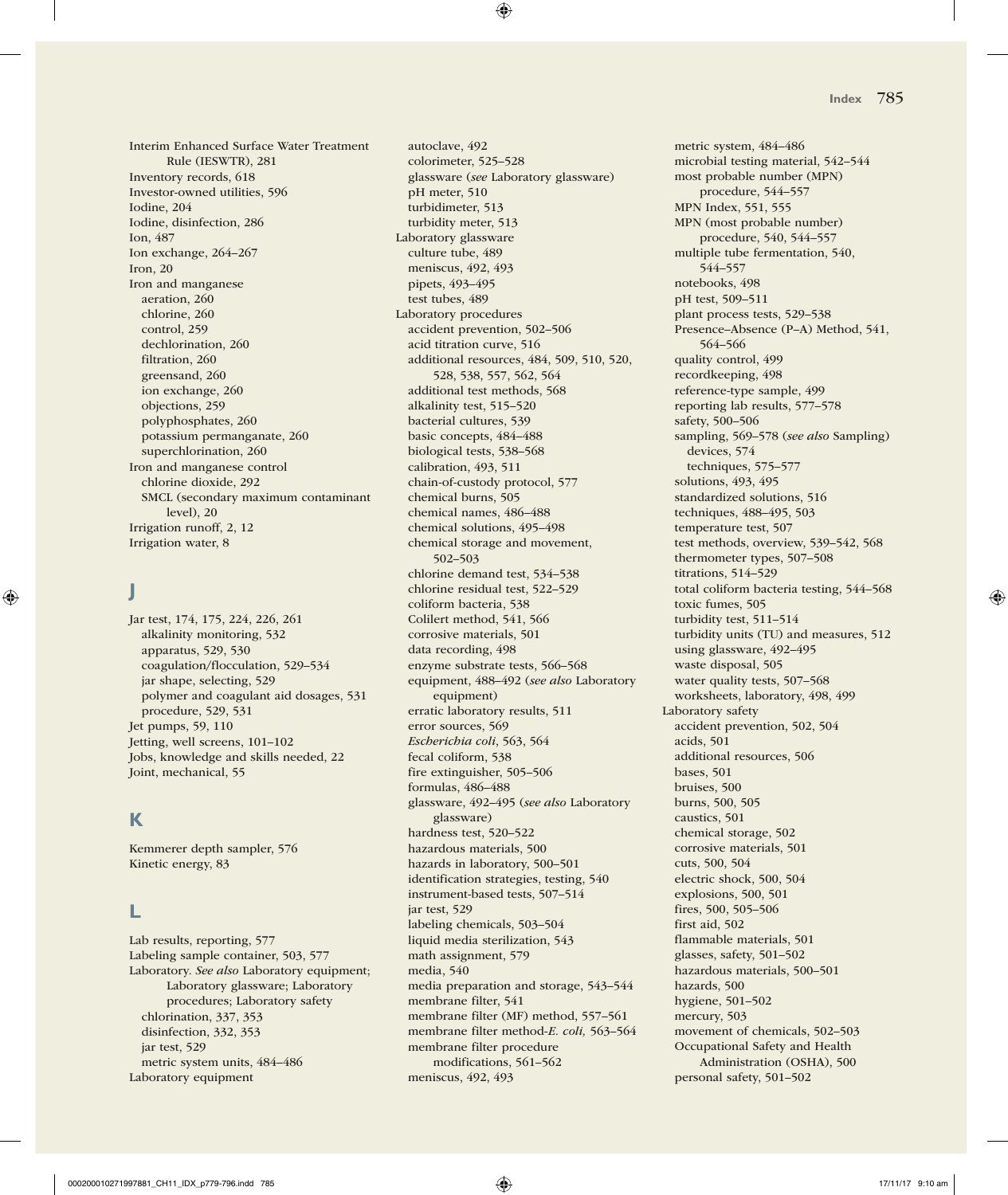Laboratory safety (*continued*) prevention of accidents, 502, 504 protective clothing, 502 shock, 500, 504 techniques, 503 toxic materials, 500, 501, 505 Laboratory tests, 337 Ladders, safety, 462, 464–465 Lakes. *See also* Reservoirs sources of water, 6–7 Land subsidence, 8 Langelier Index (LI), 219 Lauryl tryptose broth, 540 Laws, drinking water, 280–283 Layout, small plants, 256 Lead, 19 Lead and Copper Rule first-draw sampling, 577 Leaks, chlorine, 316, 323, 332, 339–343, 357 LEL (lower explosive limit), 399, 402 LES endo agar, 540 chlorine tanks, 314, 315 Lifting, safety, 273, 405 Lighting devices, traffic control, 458 Lime, corrosion control, 219 Limits on water, 2 Lindane, 19 Liquid media sterilization, 543 Location, chlorination equipment, 343 Location, wells, 49 Lockout/tagout procedure, 416–418 Log removals, 248 Long Term 2 Enhanced Surface Water Treatment Rule (LT2ESWTR), 283 Lower explosive limit (LEL), 399, 402 Lubricants, safety, 418 Lubricating oils, 114

### **M**

Mains disinfection, 305 water flushing, 146 Maintenance chlorination, 322, 339, 357 chlorinators, 209 chlorine dioxide, 350 equipment, 23 grounds, 271 hypochlorinators, 214 inspections, 271 ozone, 375 plant grounds, 271 safety, 392 slow sand filters, 245 small plants, 168 solids-contact clarification units, 227 tools, 272 ultraviolet (UV) systems, 369–371 wells, 95–107 Manganese, 20

Manifold, 91, 313, 344 Manual on Uniform Traffic Control Devices (MUTCD), 419 Manual sampling, 574 Marble test, 264 Mass concentration, 495 Math assignment chlorination, 385 disinfection, 385 laboratory procedures, 579 safety, 273 wells, 160 Maximum contaminant level (MCL), 17, 18, 281 MBAS (foaming agents), 20 MCL (maximum contaminant level), 17, 18, 281 m-ColiBlue24® Test, 539, 568 Mechanical joint, 55 Media filtration, 190, 191 preparation and storage, 543–544 Meg, 142 Membrane filter counting colonies, 562 innoculation, 558 need, 541, 549 Membrane filter (MF) method, 539, 557–561 Membrane filter method–*E. coli* (EPA Method), 539, 541–542, 563–564 Membrane filter procedures modifications, 561–562 Meniscus, 492, 493 Mercury, 19, 362, 371, 503 Mesh, 81 Meter equivalents, 606 Metering, chlorine, 310, 323, 325, 334 Methoxychlor, 19 Metric system, 484–486, 672–675 Microbes, 540 Microbial standards, 19, 281, 282 Microbial testing, materials, 542 Microorganisms, 204, 284 Mixed media filter, 193 Mixed-oxidant disinfection, 377 Mixing chlorine, 299 coagulation, 174, 176 disinfection, 205 flocculation, 182 Mole, 496 control systems, 484 disinfection, 280, 282 Monitoring, water quality changes, 106 slow sand filters, 228

wells, 99, 106

Monochloramine, 293, 523

Monitoring equipment, safety, 398, 399

Most Probable Number (MPN) procedure, 539, 540, 544–557 Motor starters, pumps, 135 Motors, pumps, 127 Mouth-to-mouth resuscitation, 359 Movement, groundwater, 32 Moving parts, safety, 414 MPN Index, 551, 555 MPN (most probable number) procedure, 539, 540, 544–557 Mudballs, 197, 199 Multilevel, 7 Multiple tube fermentation, 540 Multiple Tube Fermentation Method (MPN Procedure), 539, 540, 544–557 Multiple-block rate structure, 605 Multistage pumps, 109 MUTCD (Manual on Uniform Traffic Control Devices), 446

### **N**

Nameplate, 143 Negligence, safety, 392 Nephelometer, 512 Nephelometric method, 512 Nephelometric Turbidity Unit (NTU), 512 Nitrate, MCL (maximum contaminant level), 19 Nitrification, 295–298 Nitrite-oxidizing bacteria, 296 Noise, 471 Noise exposure, safety, 471–474 Noncommunity water system, 21 Non-permit-required confined space, 469 Nontransient noncommunity water system, 21 Normal conditions, chlorination, 303, 305, 313, 318, 327 Notebooks, lab, 498 NTU. *See* Nephelometric Turbidity Unit (NTU)

# **O**

Objective, water treatment, 10 Occupational Safety and Health Act of 1970 (OSH Act of 1970), 439, 500 Occupational Safety and Health Administration (OSHA), 500 Odor, 12, 16 Odor control. *See* Taste and odor control Odor threshold, 20 Oil-lubricated pumps, 110, 112, 114, 131 O&M. *See* Operation and maintenance (O&M) On-site chlorine generation, 291 Operating expenses, 612, 613 Operating pressure differential, 89 Operating ratio, 612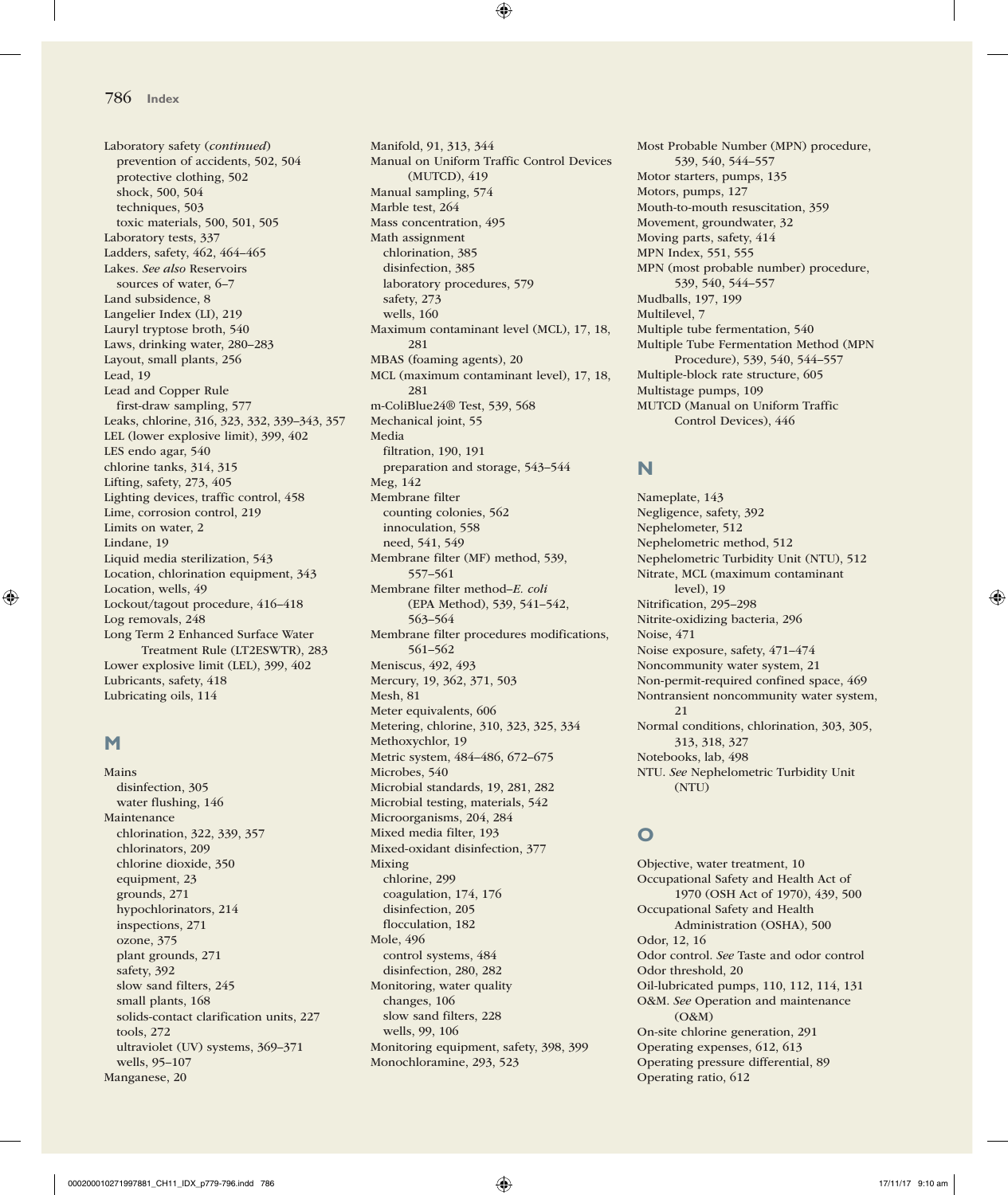Operation chlorination, 305–339 chlorine dioxide, 345–353 disinfection, 285–303 Operation, small plants backflow prevention, 270 certification, operator, 268 daily log or diary, 270 daily tasks, 269 duties, operator, 24, 268–269 laboratory tests, 270 maintenance, 271 periodic tasks, 269 plant operation, 269 procedures, 268–269 recordkeeping, 268 responsibilities, operator, 173, 268 safety, 271, 273 system records, 270 training operators, 268 Operation and maintenance (O&M) disinfection, 203–218 expenses, 612, 613 filters, 199 flocculation, 182, 183 hypochlorinators, 204 operator's duties, 23 sedimentation, 183–188 small plants (*see* Operation, small plants) softening, 261, 264 solids-contact clarification, 220–227 Operator certification, 21, 22, 268 complaint handling, 25 duties, 23, 24, 268–269 operation and maintenance, 23–24 pay, 23 public relations, 25 qualifications, 22 recordkeeping, 24 requirements, 10 responsibility, 22, 38, 40, 46, 152, 173, 268, 271 safety, 25, 271, 273, 347, 355 safety training programs, 359 salary, 23 sampling, 18 staffing needs, 23 supervision and administration, 24–25 training courses, 26, 264 Organic compounds, 487 Organic matter, chlorine demand, 284 Organics chlorine demand, 292 compounds, 487 MCL (maximum contaminant level), 19 source, 13 Organism, 538 Orifice, 81 Origin, groundwater, 32

ORP (oxidation-reduction potential) probe, 354 OSH Act of 1970 (Occupational Safety and Health Act of 1970), 500 OSHA. *See* Occupational Safety and Health Administration (OSHA) Outlet chamber, 236–237 Outlet gates. *See* Intake structures Outlet structures. *See* Intake structures Outlets, tank, 175 Overdraft, wells, 32 Overflow rates, 186, 222 Overpumping, wells, 96 Overturn, lake, 7 Oxidation, 172 Oxidation-reduction potential (ORP) probe, 354 Oxidizing agent, 292 Oxygen deficiency/enrichment, 398, 469 **Ozone** advantages, 376–377 applications, 375–376 characteristics, 375, 376 chemical reaction, 374, 375 contactor, 374 costs, 377 description, 371, 372 disinfection, 286, 371 effectiveness, 371, 372, 376, 377 electrical supply, 373 equipment, 372 gas preparation, 372–373 generator, 373–374 limitations, 376–377 maintenance, 375 residual, 374–375 safety, 375 tastes and odors, 375

## **P**

Package plants, 171, 172 Parasites, 280, 630, 631 Parshall flume, 176 Pathogen removal coagulation, 284 disinfection, 284, 285 filtration, 285 sedimentation, 285 Pathogenic organisms, 247, 280, 284, 538, 549 Pathogens, 538 Pay, operator, 23 Payback time calculation, 590 PCMS (portable changeable message sign), 452 Pedestal, pump, wells, 73, 75–76 Pedestrian safety, traffic control, 436 Percussion drilling, wells, 60–62 Performance testing, wells, 92 Permeability, 51, 60

Permit-required confined space, 469 Personal safety, 398 Personnel records, 618 Pesticides, 16 Pet cock, 76 pH chlorination efficiency, 283, 288, 300, 339 chlorine dioxide, 339 disinfection, 204, 207 meter, 510 test, 509–511 pH meter, 510, 517 alternative indicators, 518 Phenol, 294 Phenolic tastes and odors, 292, 294 Phenolphthalein alkalinity, 518 Physical, disinfection, 285–286 Physical, water quality, 15 Physiological response, chlorine, 356 Piezometer, 238 Pigtail tubing, 317, 326 Pipets, laboratory, 493 Piston pump, 110, 113 Plan review, chlorination, 343 Planning, expenses, 612 Plant operations records, 616 Plant process tests, 529–538 PLC. *See* Programmable logic controller (PLC) Plugging, wells, 38, 149, 413 Plunging, wells, 100 Points of chlorine application, 303–305 Policy, safety, 410 Pollution groundwater, 32, 37, 38 sources, 38 wells, 32 Polymers coagulation, 177 filtration, 192, 197, 200 Polyphosphates corrosion control, 105, 219 iron and manganese, 260 safety, 260 wells, 105 Poppet valves, 214, 319 Population served, 281, 282 Pore, 34 Porosity, 34 Portable changeable message sign (PCMS), 452 Positive displacement pumps, 80, 108 Postammoniation, 294 Postchlorination, 300, 303, 304, 335 Potable water, 523 Potassium permanganate, iron and manganese, 260 Preammoniation, 294 Prechlorination, 290, 293, 295, 300, 303, 304, 335 Precipitate, 172, 528 Precipitation, 528 Precoat filters, 191, 192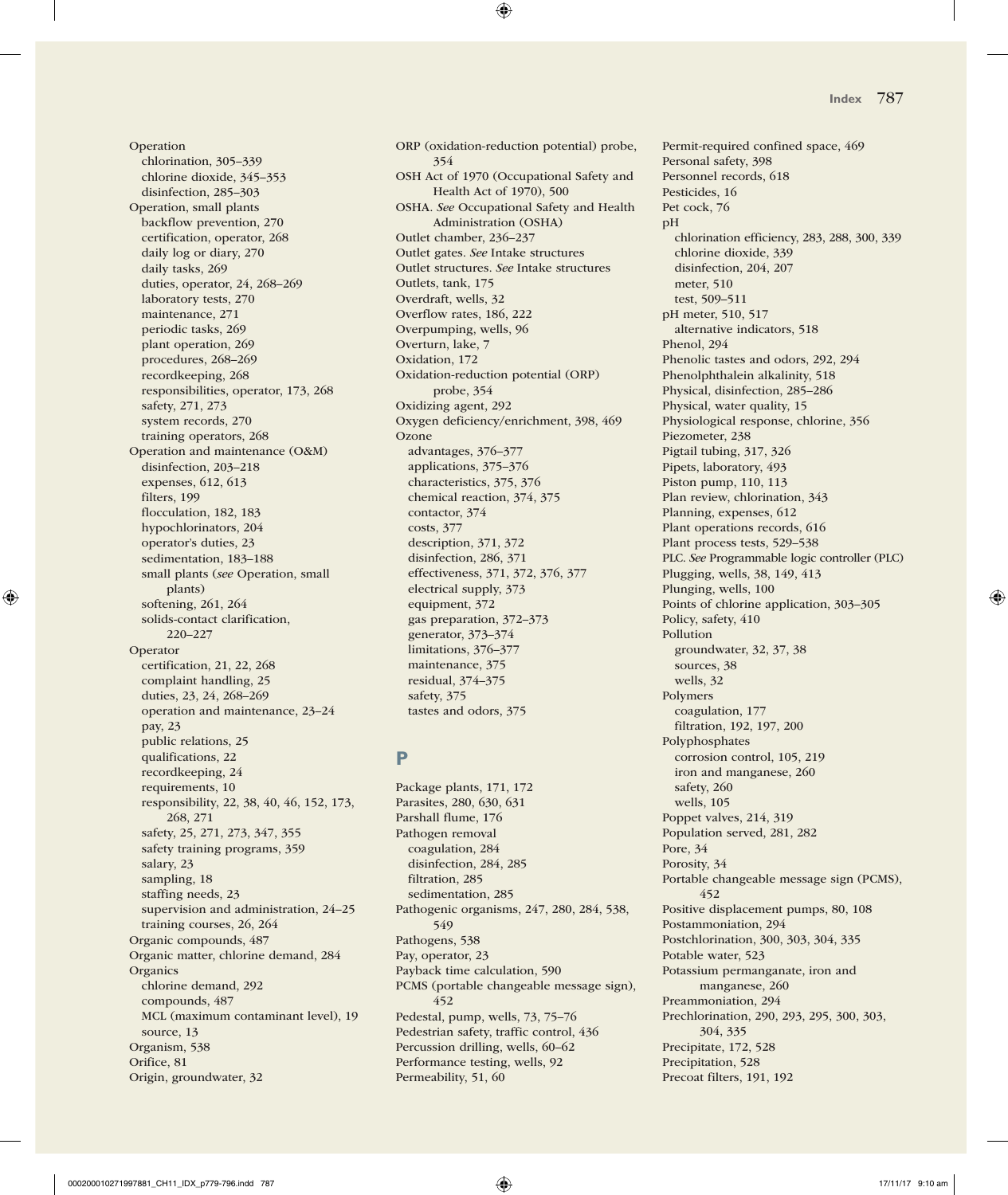Precursors, THM (trihalomethane), 303 Preparation for emergencies, 626 Prescriptive water rights, 12 Presence–Absence Broth, 568 Presence–Absence (P–A) Method, 539, 541, 564–566 Present worth, 590 Preservation of samples, 577, 578 Pressure differential, operating, 89 filters, 191, 196, 197, 200, 227 hydrostatic, 64 relief valves, wells, 83–84 tanks, wells, 81, 85, 87, 90 Presumptive test example, 565, 566 total coliform bacteria, 544 Prevention of accidents, 392, 502, 504–506 Preventive maintenance. *See* Maintenance Primary regulations, 18 Prime, pumps, 80 Procedures, sampling, 569 Processes, treatment coagulation, 171, 173 disinfection, 171, 203 filtration, 171, 190 flocculation, 171, 182 sedimentation, 183 solids-contact clarification, 220 Procurement records, 616–617 Program, safety, 25, 355, 392–394 Programmable logic controller (PLC), 363, 365 Protection from chlorine, 316 Protective clothing, 357, 404, 409, 466, 501–502 Protozoa, 203 Public, safety, 441, 626 Public health, 9, 10, 13, 627–629 Public relations, operator's duties, 25 Public safety, 441 Pumping, tests, wells, 92 Pumps, wells air-lift, 108 auxiliary power, 135–137 bowls, 108 centrifugal, 108 column pipe, 110, 112 controls, 137–140 deep well, 109–110, 115 disinfection, 129–134 displacement, 108, 110 electrical supply, 135 evaluation, 116–129 hydropneumatic tanks, 83, 85–92 jet, 58, 110, 113 lubricating oils, 114 motor starters, 135 motors, 115–116 multistage, 109 oil lubricated, 110, 112, 114 operating pressure differential, 89

operator responsibility, 152–160 pedestal, 75–76 piston, 110, 113 positive displacement, 108 pressure tanks, 83, 85–92 prime, 80 pump station, 77 reciprocating, 108 recordkeeping, 152–160 rotary, 110, 112, 114 safety, 413–419 sand, 144–149 selection, 113 service guidelines, 108–129 shallow, 59, 108 small plants, 171 station, 77 submersible deep well, 110, 112 testing, 116–129 troubleshooting, 140–144 turbine-type, 109–112, 131 unbalanced current, 126–127 variable displacement, 108 volute-type, 108–109 water lubricated, 109, 114, 131 water treatment plants, 171 Purchase order, 614, 617

# **Q**

Qualifications for operator jobs, 22 Quality control, laboratory, 499 Quality monitoring, wells, 106 Quartz sleeve, 361, 369

# **R**

Radioactivity, MCL (maximum contaminant level), 17 Radiological water quality, 15, 17 Ranney well, 65–66 Rapid mix, 171, 174–177, 192, 294, 295, 531 Rapid sand filters, 194 Rate administration, 610–612 components, 604–605 design, 603–610 of return, 596 structure, 608 studies, 584 Rate of chlorine withdrawal, 316, 344 Rate-of-flow controller, 194 Rates, water, 2, 584 Rates of filtration, 194, 195, 199, 213 Readycult Coliforms 100 Presence–Absence Test, 535, 539 Reagent chlorine demand-free water, 535 chlorine dosing solution, 535 freshness, 530 prepared, 525

stock chlorine solution, 535 using pipets, 494 Recarbonation, 264 Rechlorination, 303 Reciprocating pump, 108 Recirculation, 223–226 Reclaimed water, 8 Record drawings (as-built plans), 24 Recordkeeping computer, 616 disinfection, 209 disposal of, 618 equipment and maintenance, 616 groundwater, 38 inventory, 618 laboratory, 498 operation, 268 operator's responsibility, 25 personnel, 618 plant operations, 616 procurement, 616–617 pumps, 152–160 slow sand filters, 255 small plants, 268 solids-contact clarification, 220 types, 616 wells, 38, 99, 152–160 Records. *See* Recordkeeping Recreation, lakes, 7 Reducing agents, 283, 284, 289, 300, 534 Regeneration, 265, 266 Regulations SDWA (Safe Drinking Water Act), 18–22, 280 street work, 436 wells, 45 Rehabilitation, wells, 96 Rehabilitation costs, 587 Reliquefaction, 213 Removal processes chlorine, 316 pathogens, 284, 285 Removing chlorine, 316 Repair/replacement fund, 595–596 Repairs safety, 414 wells, 99 Replacement costs, 596 Reporting, disinfection, 281 Representative sample, 569 Requisition, 614, 616, 617 Reserve funds, 588 Reservoirs chlorination, 303 disinfection, 303 sampling, 569 stratification, 7 Residual analyzer, chlorine, 331, 334, 353, 375 Residual chlorine, 207–214, 285, 288, 290, 292–296, 298–300, 331, 334, 335, 353, 522, 534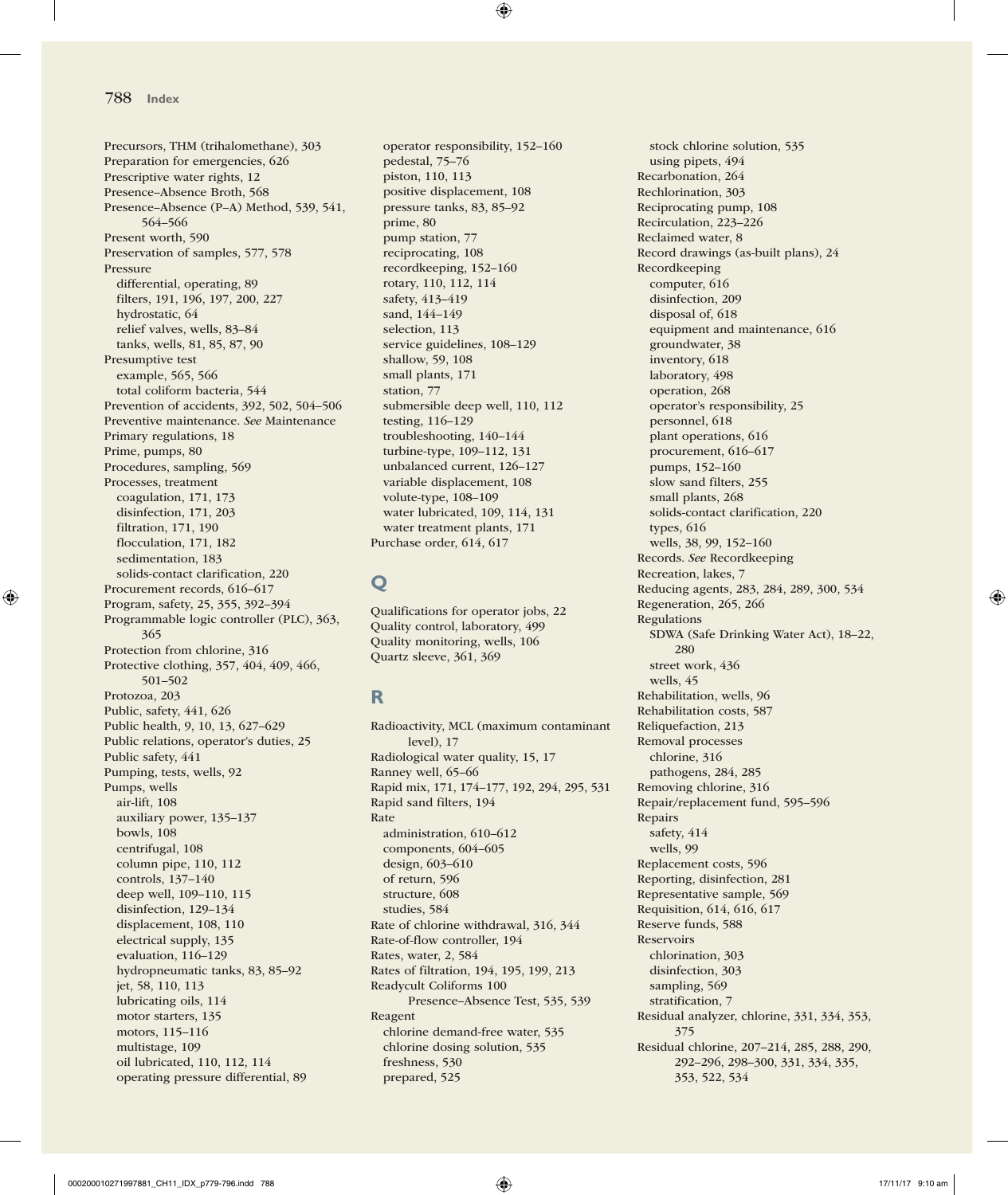concentrations, 527, 528 types, 523 Resistance of organisms, 284 Responsibility of operators operation, 268 safety, 25, 392 small plants, 171, 173, 268 wells, 38, 46, 99, 152 Revenue requirements, 587–596 Reverse circulation, well drilling, 64 Rights to use water appropriative, 12 prescriptive, 12 riparian, 12 Right-To-Know laws, 394 Rinsing pressure filters, 197 Riparian water rights, 12 Rivers, 6 Rossum sand sampler, 146, 147 Rotameter, 310 Rotary drilling, wells, 62–66 Rotary pumps, 110, 112, 114 Roughing filter, 249, 250, 255 Routing traffic, 419–463

### **S**

Safe distances to wells, 51–54 Safe Drinking Water Act (SDWA), 16–22, 191, 227, 280 Safe procedures emergency traffic control situations, 439 high-visibility clothing, 441 noise exposure, 471–473 portable changeable message sign (PCMS), 452 regulations, street work, 427 speed limits in work zones, 440 street work regulations, 427 traffic control, 426, 430, 444–458 Safe yield for surface water supplies, 14 Safety. *See also* Laboratory safety; Traffic control accidents, 392, 393, 398, 411 acids, 406, 409 additional resources, 476 awareness, 392 battery, 395–397 boats, 397 Call Before You Dig program (811), 462 carbon monoxide, 398 carelessness, 393 cave-ins, 461 chemicals, 409 chlorination, 314, 315, 320, 355–360 chlorine, 410 chlorine dioxide, 339, 347, 359 clothing, 403, 404 coatings, 408, 467 combustible gases, 398 competent person, 439, 459

confined space, 398, 403, 467 confined space entry permit, 468 corrosive chemicals, 406 dangerous air contamination, 398, 400, 469 definition, 392 disinfection, 409 drinking water, 280–283 driving, 395 electrical, 406, 411 equipment, 398–403 excavations, 459 explosive conditions, 399 explosive limits, 399, 402 falls, 404–405, 464 fire blanket, 505 fire extinguisher, 506 flammable conditions, 399 fuel, 418 gases, 400 General Industry Safety Orders, 500 guards, 414 handling and lifting, 405 hazards, 273, 355, 393 hearing protection, 472 homeland defense, 623–626 hydrogen sulfide, 398 hypochlorite, 359 injuries, 393 inspection, 413, 474–475 laboratory (*see* Laboratory safety) ladders, 462, 464–466 lifting, 273, 405 lockout/tagout procedure, 416–418 lower explosive limit (LEL), 399, 402 lubricants, 418 maintenance, 414–416 management, 392 monitoring equipment, 398–403 moving parts, 414 negligence, 392 noise, 472 non-permit-required confined space, 469 objectives, 392 operator's responsibility, 25, 173 OSHA (Occupational Safety and Health Administration), 439, 500 oxygen deficiency/enrichment, 398, 469 ozone, 375 pedestrian traffic control, 436–439, 454 permit-required confined space, 469 personal, 398 policy, 392 prevention of accidents, 392 program, 25, 392 protective clothing, 403, 404, 409 public, 419, 441 pumps, 413–419 repair, 414–416 responsibilities, 25, 392 Right-To-Know laws, 394 Safety data sheet (SDS), 394

shoring, 459, 461 sling, 416 slips, 404–405, 464 small plant hazards, 271 storage facilities, water, 464 storage of fuel, 418 street work, 419–463 tailgate safety sessions, 393 tanks, 408, 467 think safety, 392 threat levels, homeland defense, 625 toxic gases, 399 traffic, 419–463 trailers, towing, 395 training, 392, 466 trenches, 459 ultraviolet (UV) systems, 360, 362 underground utilities, 462–463 unsafe acts, 392, 393 upper explosive limit (UEL), 399, 402 ventilation, 399, 470 waste disposal, 505 water storage facilities, 467 wells, 407, 409–410 working in streets, 419–463 Safety data sheet (SDS), 347, 394, 502 Safety program operator's duties, 25 small plants, 271, 392 Salary, operator, 23 Sample, unchlorinated, filtering, 558 Sample preservation, 577, 578 Sampling additional resources, 577 automatic, 574 bacteria quantity, 546, 556 chain-of-custody protocol, 577 chlorination, 281, 282 collection, 574–578 composite sample, 569, 573 containers, 571, 577, 578 depth, 569, 570, 574–576 devices, 574 disinfection, 281, 282 distribution system, 570–572 drawn from main, 570, 571 drinking water, 17, 569–578 errors, 569 first-draw sampling, 577 formulas, 571 grab samples, 573, 575 groundwater, 570 holding time, 577, 578 in-plant, 570 Kemmerer depth sampler, 576 labeling container, 577 lakes, 570 manual, 574, 575 parameters, 573 preservation, 573, 577, 578 procedures, 569 reference-type sample, 499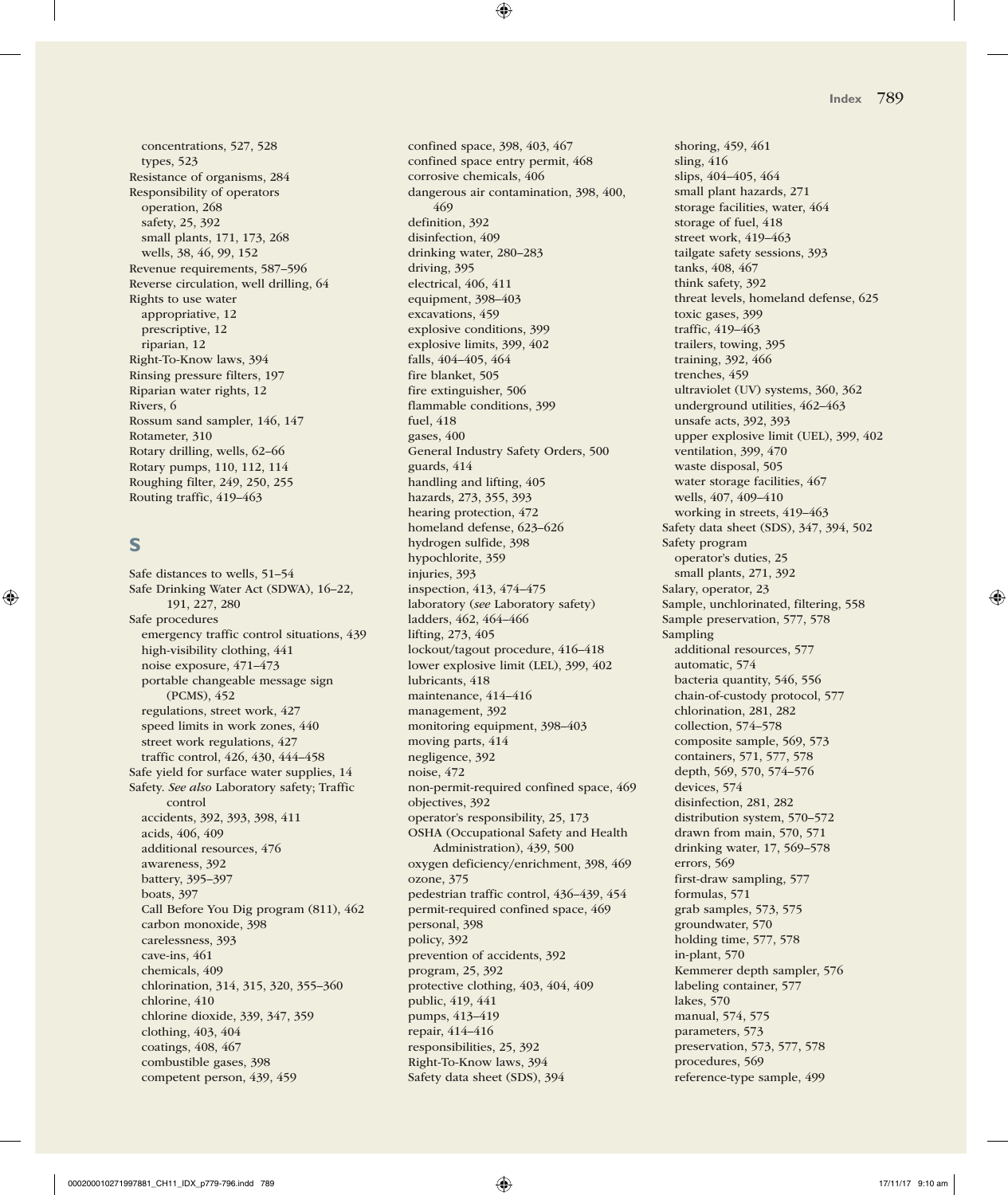Sampling (*continued*) reporting lab results, 577 representative sample, 569 reservoirs, 570 results, 569, 571 rivers, 569–570 small water system, 571 source water, 569–570 stations, 571, 574 surface, 575 techniques, 575–577 types, 569, 573–574 volume, 569, 578 water tap, 576 well profile, 570 Sampling bottles, 542 Sampling tap, wells, 76 Sand, wells production, 144–149 separator, 81–82, 145 trap, 81–82 Sand media, 192, 229, 233–234, 241, 251, 256, 259 Sanitary landfills, 3 Sanitary seal, wells, 66, 73 Sanitary survey, 12–14 groundwater, 13 surface water, 13–14 treatment of water, 14 Schmutzdecke, 229 Screens, wells, 67–69, 96, 97, 99–102 SDS (Safety Data Sheet), 394 SDWA. *See* Amendments to the Safe Drinking Water Act (SDWA) SDWA (Safe Drinking Water Act), 16–22, 191, 227, 280 Seal, wells, 66, 70 Seawater intrusion, 3, 8 Secondary regulations, 18 Sedimentation (settling) calculations, 189 currents in tank, 185 detention time, 184, 189 disposal of sludge, 186 high-rate settlers, 186 inlets, 183–185 operation, 183–186 outlets, 184, 185 overflow rate, 185 pathogen removal, 285 process, 183 settling zone, 183, 184 short-circuiting, 185 sludge zone, 183, 184 sludges, 183, 184, 186 surface loading (overflow rate), 185 temperature, 185 tube settlers, 186–188 wind, 185 zones, 183, 184, 185 Selection of well site, 49 Selenium, 16

Self-contained breathing apparatus, 273, 316, 340, 355, 356, 469 Septic tank leaching systems, 3 Service area statistics, 585 Service charge, 605 Service guidelines, well pumps, 108–129 Set point, 137 Settling. *See* Sedimentation (settling) Settling zone, 183, 184 Sewers, location from well, 54 Shallow collector wells, 65–66 Shallow well pumps, 59, 108 Shock, electric, 464, 500, 502, 504 Shoring cave-ins, 461 safety, 459, 461 Shortage, water, 2 Short-circuiting, 183, 185 in reservoirs, 14 Shutdown chlorination, 318 chlorine dioxide, 348 slow sand filters, 259 ultraviolet (UV) systems, 366 Signs, traffic control, 427, 444. *See also* Traffic control Silt, source, 15 Silver, 16 Site selection, wells collection system construction, 55 factors, 50 land use control, 54 overview, 49 regulations, 49 safety, 49 well fields, 54 Sling, safety, 416 Slips, safety, 404–405, 464 Slow sand filter cleaning media, 240–245, 258–259 components, 230 control, flow, 234–236 daily operation, 240 diagram, 230, 232, 235, 244, 256, 258 effective size, 233 example, 255–259 filter tank, 230 finished water, 237, 247–248 flow control, 234–236 hydraulic controls, 238 hydraulic loading, 251 maintenance, 253 media, 233–234, 240–245 modifications, 255 monitoring, 238, 253, 254 operation, 239–245, 257–258 outlet chamber, 236–237 pathogens, 233, 247 performance, 248–253 preventive maintenance, 245–246 procedures, 229 process modifications, 255

recordkeeping, 253–255 sand media, 233–234, 240–245 schmutzdecke, 229 shutdown, 259 start-up, 256–257 troubleshooting, 246–247 underdrain system, 233 uniformity coefficient, 234 Sludge control, 224 disposal, 186 sedimentation, 183, 184, 186 zone, 184, 185 Slurry, 60, 192 Small treatment plants, 168 clear well, 171 coagulation, 171 corrosion control, 171 custom designed plant, 172 disinfection, 171 diversion works, 169 filtration, 171 flocculation, 171 flow measurement, 169 groundwater, 172–173 hardness, 173 hazards, 273 high service pumps, 171 importance, 169 iron and manganese control, 172–173 layout, 169 maintenance, 271 operator responsibility, 173, 268 package plants, 171 pumps, 171 raw water storage, 169 settling, 171 softening, 173, 261, 266 storage, 171 surface waters, 169 Small water system sampling, 571 Soda ash, corrosion control, 219 Sodium chlorite, 346–347 Sodium hydroxide, 291, 501 Sodium hypochlorite, 204, 290, 291 Softening backwash, 265 brine disposal, 266 brine stage, 265 calculations, ion exchange, 267 chemical doses, 261 disposal of brine, 266 filtration, 264 ion exchange softening, 264 jar tests, 261 maintenance, brine system, 266 Marble test, 264 operation, 261, 264 raw water quality, 264 recarbonation, 264 regeneration, 265 zeolite, 265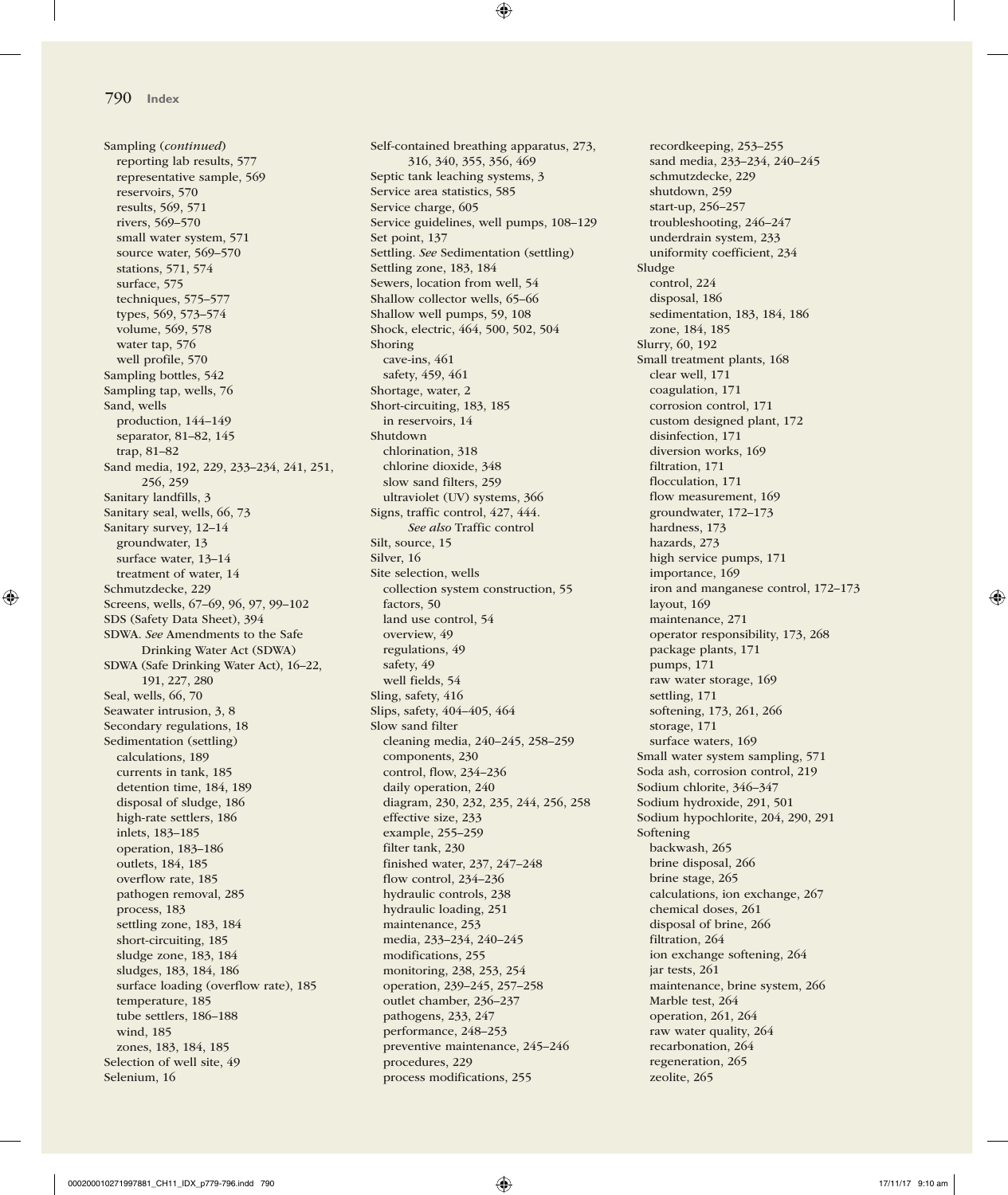Soil moisture, 7 Solenoid pump control valve, 77 Solid waste disposal sites, wells, 52 Solids-contact clarification advantages and disadvantages, 222 alkalinity, 224 cathodic protection, 227 chemical dosage, 224 chemicals, 224 clarifiers, 220–222 flow rates, 224, 226 jar test, 224, 226 maintenance, 227 operation, 224 overflow rate, 223 recirculation, 224 recordkeeping, 225 sludge control, 224, 225 slurry, 223–225 surface loading (overflow rate), 223 temperature, 222, 223 turbidity, 222 volume over volume (V/V) test, 225 Solids-contact units, 220, 222, 224, 226, 227 Solution feeders, 305–307, 319 Solutions, chemical, 495–498 Sounding tube, wells, 75 Sources of water contamination, 14 description, 4 direct runoff, 6 groundwater, 7, 8, 13 hydrologic cycle, 5 lakes, 6–7 ocean, 4–5 reclaimed water, 8–9 reservoirs, 6–7 rivers, 7 selection of source, 12 springs, 8 streams, 6 surface water, 6, 11 water cycle, 4–5 wells, 8 Space, annular, 62, 71 Specific capacity, 144 Specific gravity, 530 Specific yield, wells, 34 Specifications, review, chlorination, 343 Speed limits in work zones, 440 Spoil, 428 Spore-forming bacteria, 284 Stage 2 Disinfection By-Products (Stage 2 D/DBP), 283 Standard solution, 495 Standardization, 495 Standardized lab solutions, 514, 516 Standards, microbial, 19, 282 Startup chlorination, 318, 323 chlorine dioxide, 349 disinfection, 318, 323

slow sand filters, 256–257 ultraviolet (UV) systems, 366 Static water level, 93, 114–115 Station, sampling, 571, 574 Statistics, service area, 585 Step-continuous composite method, wells, 95 Sterilization, 280, 542, 543 Stock solution concentrations, 530 creating, 530 volume calculation, 530, 531 Stock solution, preparing, 543 Stopping distance, vehicle, 424–425 Storage chemicals, 502 chlorine containers, 307, 313, 327, 340, 343 fuel, 418 Storage facilities (water) description, 9 safety, 464 small plants, 171 Stratification, reservoirs, 7 Streaming current meter, 175 Street work regulations, 436 safety, 419–463 Structure, wells, 55 Submersible deep-well pump, 110 Subsidence, land, 8, 35 Subsurface features, wells, 66 Suction lift, 108 Sulfate, SMCL (secondary maximum contaminant level), 20 Superchlorination, 260 Supernatant, 532 Supervision and administration, operator's duties, 24 Surface features, wells, 73–76 Surface loading (overflow rate), 185, 223 Surface wash, 194, 196 Surface water, 6 Surface water sampling, 532 Surface Water Treatment Rule (SWTR), 17, 228, 247, 281, 300 Surge suppressors, wells, 82–83 Surging, wells, 100 Sustained yield for wells, 8 SWTR (Surface Water Treatment Rule), 17, 228, 247, 281, 300 System records, 270

## **T**

Tailgate safety meeting, 393 Tanks chlorine, 305, 315–317, 341 coatings, 85, 408 safety, 408, 466–467 Tapers, traffic control, 433 Taste and odor control (T&O)

bitter tastes, 286 chlorine, 293, 303, 335 odor, secondary maximum contaminant level (SMCL), 19 ozone, 375 water quality, 13 TCE (trichloroethylene), 2 TDS (total dissolved solids), 20 Techniques, laboratory, 502, 503. *See also* Laboratory procedures Temperature chlorination, 283, 300 coagulation, 174 disinfection, 205, 283, 300 sedimentation, 185 solids-contact clarification, 222, 223 Temperature test, laboratory, 507 Temporary traffic control (TTC) zones, 444–458. *See also* Traffic control Test tubes, 489 Testing well pumps, 116–127 wells, 92 Tests biological test goals, 538, 539 culturing media, 539, 540 enzyme substrate coliform test, 541 goals, 539 lab methods, 538–541, 568 overview, 539–542 membrane filter, 541 Membrane Filter Method–*E. coli* (EPA Method), 541–542 Multiple Tube Fermentation Method (MPN Procedure), 540 plant processes, 529–538 Presence–Absence (P–A) Method, 541 total coliform bacteria, 544–568 Thermometer types, 507 THMs (trihalomethanes), 16, 171, 284, 303, 335, 345, 523 Threat response, 628 Threshold odor number, 20 Time, detention chlorine, 299 curves, 299 reservoirs, 14 Time of contact, disinfection, 205 Time-weighted average (TWA), 473 Titration, 495, 514–529 T&O. *See* Taste and odor control (T&O) TOC. *See* Total organic carbon (TOC) TON. *See* Threshold odor number (TON) Ton tanks, chlorine, 315, 317 Tools, 271 Topography, 8 Total alkalinity, 518, 532 Total chlorine, 296 Total coliform bacteria, 539 test procedures, 544–568 Total Coliform Rule, 538 Total coliform test, 539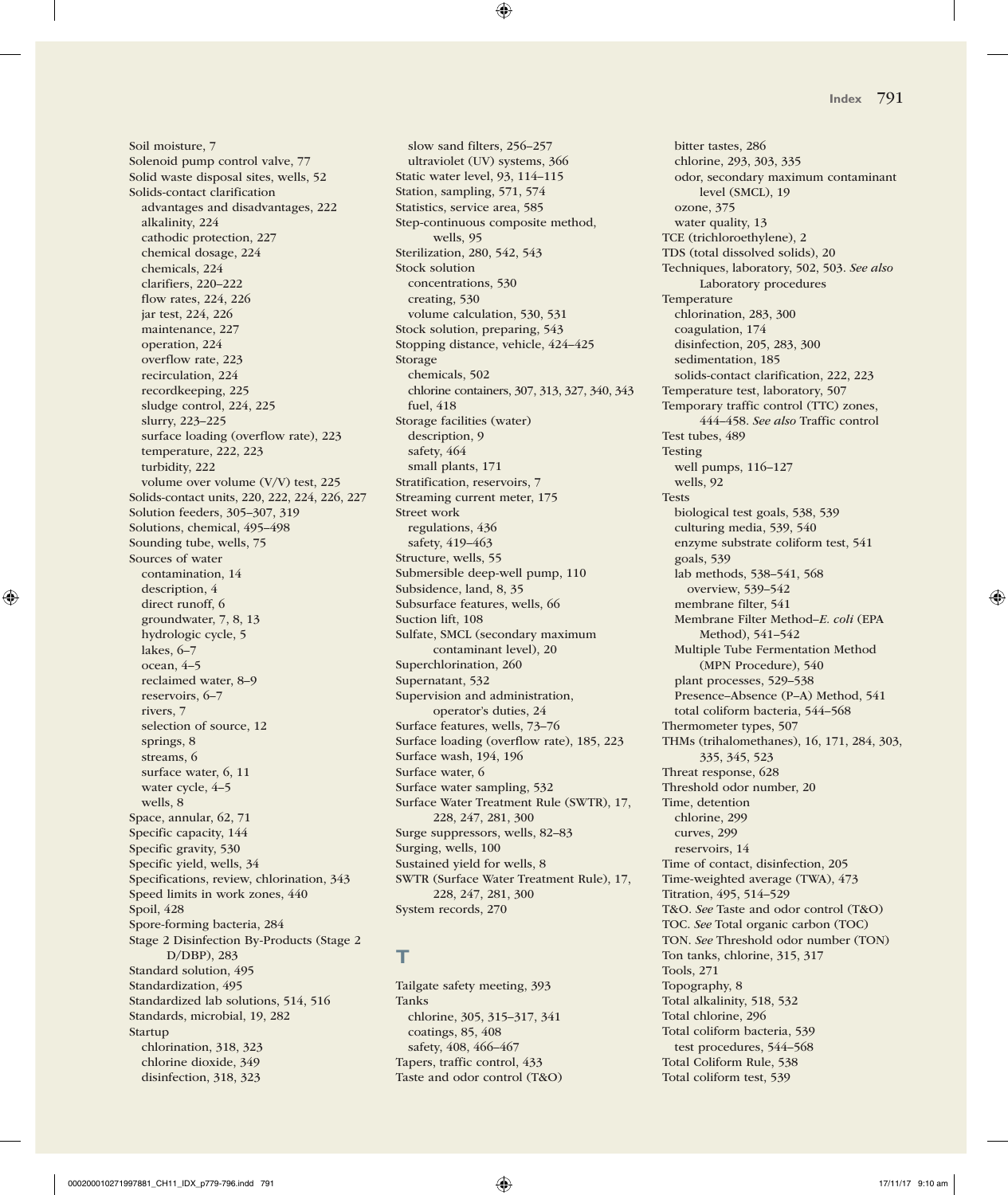Total dissolved solids (TDS), 20 Total organic carbon (TOC), 630 Total suspended solids (TSS), 363 Toxic fumes, 505 Toxic gases, 402 Toxic materials, 505 used in laboratories, 501 Toxic metals, 16 Traffic control barricades, 458 devices, 421, 444–458 drums, 457 flagging, 440–441 high-level flag tree warning devices, 454, 455 pedestrian safety, 436–439 signs, 421, 452, 455 stopping distances, 424 street closure, 436, 440 tapers, 431–433 temporary traffic control (TTC) zones, 430–436 trenches, 459 Trailers, towing, 395 Training collection system operators, 474 course, 26, 268 flaggers, 441 operators, 268 safety, 359, 392, 467 Training programs, operator safety, 359 Transient noncommunity water system, 21 Transmissivity, 34 Transpiration, 7, 32 Treatment, emergency, 627 Treatment facilities, purpose, 9–10 Treatment processes reclaimed water, 8–9 by source water, 10 Trenches, safety, 459 Trichloramine, 293, 295, 523 Trichloroethylene (TCE), 2 Trihalomethanes (THMs), 16, 171, 284, 285, 303, 335, 345, 523 Troubleshooting chlorination, 334, 338, 339, 344, 353 chlorinators, 213 chlorine dioxide, 351–353 disinfection, 213, 334, 338, 339, 344, 350, 352 filtration, 194 flocculation, 183 hypochlorinators, 214 sedimentation, 185 slow sand filters, 246–247 well pumps, 140–144 wells, 144 Trunnions, 315 TSS (Total suspended solids), 363 TTC. *See* Temporary traffic control (TTC) zones Tube settlers, 186, 187, 188

Tubes, test, 489 Turbidity cause, 15 chlorination, 283, 300 *versus* color, 510, 511 disinfection, 205, 283, 284, 300 filtration, 194 measurement, 512 meter, 512, 513 reading, 514 source, 15 test, 510, 511 units (TU), 185, 512 Turbidity meter, 512, 513 Turbidity units (TU), 185, 512, 513 Turbine-type pumps, 109–110 Turnover, lake, 7 TWA (time-weighted average), 473 Types of wells, 56 Typhoid, contamination of water supply, 6

### **U**

UEL (upper explosive limit), 399, 402 Ultrasonic waves, 286 Ultraviolet radiation, 204 Ultraviolet (UV) systems alarms, 368 description, 360 disinfection, 285, 286, 360–363, 365, 368 dosage, 363, 364 equipment, 366 fouling, quartz sleeve, 369 maintenance, 369, 370 operation, 363 safety, 362 shutdown, 366, 367 sleeve cleaning, 369 startup, 366 troubleshooting, 371 types, 361 Unchlorinated samples, filtering, 558 Unconsolidated formation, 57 Underdrain, filter, 191, 194, 196, 197, 233 Underground utilities, 462–463 Call Before You Dig program (811), 462 Uniformity coefficient, 68, 234 Unsafe acts, 392, 393 Upflow clarifiers. *See* Solids-contact units Upper explosive limit (UEL), 399, 402 US Terrorism Alert System, 626 UV lamps, 361–363, 365, 369–371 UV systems. *See* Ultraviolet (UV) systems

### **V**

Vacuum breaker valve, wells, 76, 83 Vacuum-controlled chlorinator, 307–313, 331 Valves check, 76, 77, 79

chlorination, 316, 317, 319, 322, 323, 327, 329, 335, 339, 345 solenoid, 77 vacuum breaker, 76, 83 well, 77, 80, 83 Variable costs, 588 Variable displacement pumps, 108 Variable rate method, wells, 93 Variables, chlorination, 284 Vent, wells, 73–75 Ventilation chlorine rooms, 344 safety, 399, 409, 469 Vertical traffic control panels, 457. *See also* Traffic control Video inspection, wells, 106 Viruses, 203, 247, 281, 284, 300, 345 Visibility, clothing for worker safety,441 Volatile, 86 liquids, 502 Volume charge, 588, 605 Volume of sample, 573, 578 Volume over volume (V/V) test, 225 Volute-type pump, 108–109 Vulnerability assessment, 619–620

### **W**

Waste, disposal of lab waste, 505 Waste backwash water, 197 Waste disposal sites, wells, 52 Wastewater facilities, 9, 13, 52 Water acid rain, 2 conservation, 2 contamination, 2 costs, 2, 9 cycle, 4, 5 evaporation, 4 groundwater, 6, 7, 13 hydrologic cycle, 5, 32 irrigation runoff, 2 limited resource, 2 presence, 2 quality monitoring, 99, 106 rates, 2 sampling, 569 seawater intrusion, 3, 8 shortages, 2 sources, 10 surface, 6, 9 testing procedures, 538, 539 treatment, 10 water quality problems, 10, 106, 218 Water chemistry, typical units, 495 Water cycle, 32 Water hammer, 83 Water level measuring, wells, 73, 75 Water mains, flushing, 146 Water quality biological, 16–17, 106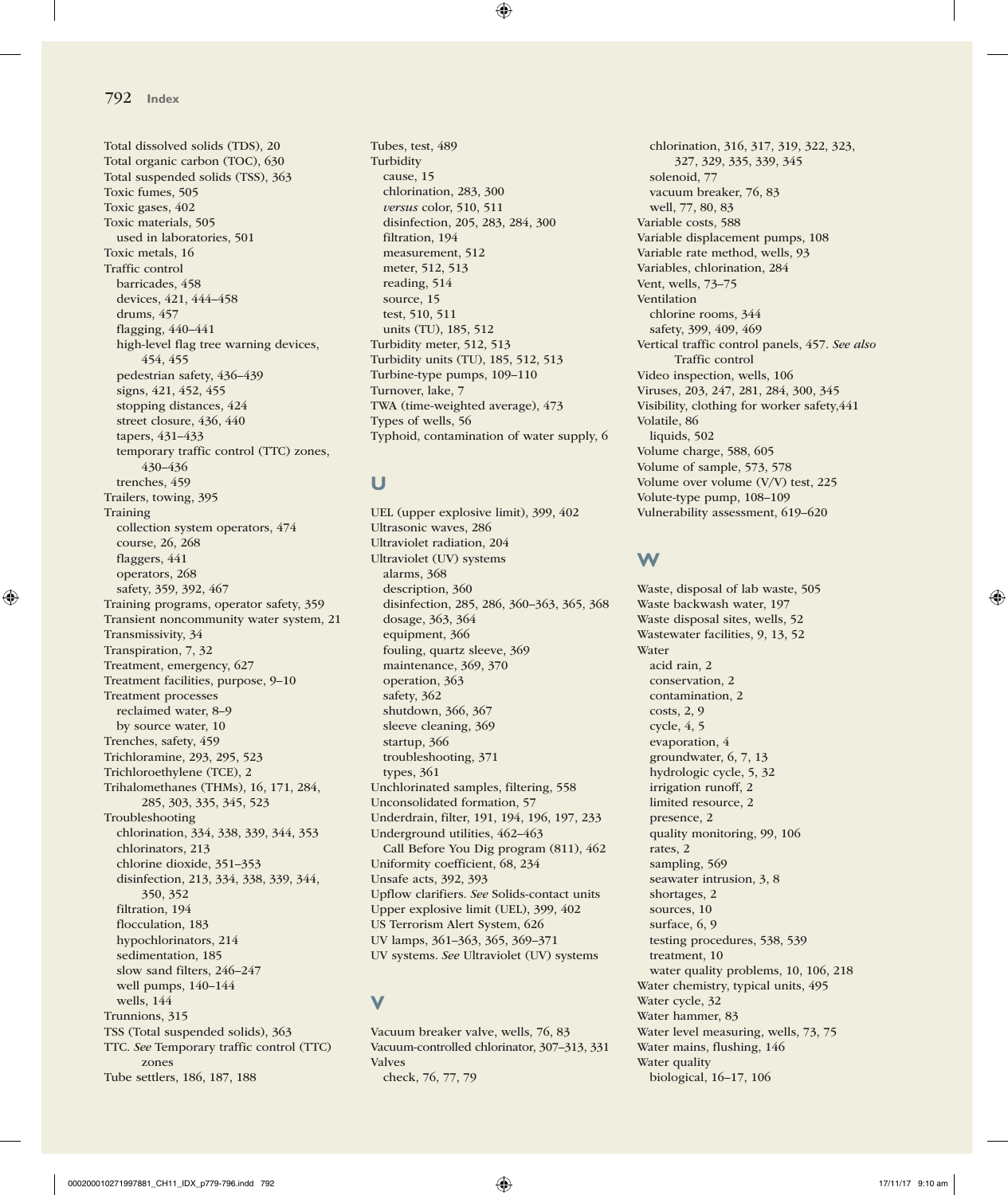chemical, 15, 16, 106 color, 15 consumer demands, 10 indicators, 569, 573, 576, 577 inorganic chemicals, 16 monitoring changes, 106 slow sand filters, 237 wells, 99, 106 odor, 16 organic chemicals, 16 physical, 15–16, 106 problems, 11, 106, 218 radiological, 17 taste, 16 temperature, 16 tests, 507–568 turbidity, 15 Water rates, 2 Water rights, basic types and acquisition, 12 Water supply systems chlorination equipment, 310, 315 chlorination of, 303 description, 3–11 distribution systems, 10–11 layout, 4 sketch, 4 sources, 4 storage facilities, 9 treatment facilities, 9 Water table, 7, 8, 13 Water tap sampling, 576 Water treatment plants clear well, 171 coagulation, 171 corrosion control, 171 costs, 3, 10 custom designed plant, 172 disinfection, 171 diversion works, 169 filtration, 171 flocculation, 171 flow measurement, 169 groundwater, 172 hardness, 173 hazards, 271 high service pumps, 171 importance, 169 iron and manganese control, 172–173 layout, 170 maintenance, 271 objectives, 10 operator responsibility, 173, 268 package plants, 171 pumps, 171 purpose, 21 raw water storage, 169 settling, 171 sketch, 170 softening, 173, 261, 266 storage, 171 surface waters, 169

water quality problems, 2 Waterborne diseases, 203, 280 Water-lubricated pumps, 110, 114, 131 Weighing, chlorine, 344 Well casing vent, wells, 73 Well fields, 54 Wellhead protection, 39–46 Wells abandoning, 38, 149–151, 413 acid treatment, 103–105 advantages, 32 adverse conditions, 54 air blow test method, 93–94 air chargers, 86–89 air lines, 73 air release valve, 76, 86 air rotary drilling, 64–65 annular grout seal, 69–71 bailing test method, 93 biofouling, 99 blowoff, 76 bored wells, 56 bowls, pump, 108 cable-tool drilling, 66, 69 caisson, 65 calculations, 132 casing, 66, 70, 73 chlorination, 303 chlorine treatment, 105, 132–134 clogged screen, 96–98 collapse, 56 collapsed screen, 99 components, 55 conductor casing, 66, 70, 73 constant rate method, 94–95 construction, 12, 55 contaminated, 131–132 controls, pumps, 137–140 corrosion, 98–99 diameter, 67 disinfection, 129–134 distances to facilities, 51–54 drawdown, 13, 36, 117, 144 drilled wells, 60–65 driller's log, 38 driller's report, 156 driven wells, 56–60 dug wells, 56, 58 electrical supply, pumps, 135 evaluation, 92 explosive charges, 105 field testing of deposits, 98 flowmeters, 80–81 foot valve, 76, 80 gravel-envelope, 66, 70, 71 gravel-packed, 66, 69, 71 groundwater, 32 grout seal, 69–71 hard-rock, 66, 71 high-velocity jetting, 101–102 hydraulic rotary drilling, 62–66 hydrologic cycle, 32

hydropneumatic tanks, 83, 85–92 incrustation, well screens, 96–98 industrial facilities, 52 inspection, video, 106 intake, 67–69 jetting, well screens, 101–102 maintenance, 95–105 operator responsibility, 38, 40, 46, 152–160 overdraft, 32 overpumping, 96 pedestal, pump, 73, 75–76 percussion drilling, 60–62 performance testing, 92 plugging, 39, 149, 413 plunging, 100 pollution, 32 polyphosphates, 105 pressure relief valves, 83–84 pressure tanks, 83, 85–92 pump, 75, 108–129, 135–137 pump bowls, 108 pump pedestal, 73, 75–76 pump station, 77 pumping tests, 92 quality monitoring, 106 Ranney well, 65–66 recordkeeping, 38, 99, 152–160 regulations, 45 rehabilitation, 96 repairs, 99 responsibility, operators, 35, 38, 46, 99, 152 reverse circulation, well drilling, 64 rotary drilling, 62–66 safe distances, 51–54 safety, 406, 410 sampling, 570 sampling tap, 76 sand, 144–149 sand separator, 81–82, 145 sand trap, 81–82 sanitary seal, 66, 73 screens, 67–69, 96, 97, 99–102 seal, 66, 70 sewers, location, 54 shallow collector wells, 65–66 site selection, 49 solid waste disposal sites, 52 sounding tube, 75 specific yield, 34 step-continuous composite method, 95 structure, 55 subsurface features, 66 surface features, 73–76 surge suppressors, 82–83 surging, 100 testing, 92 troubleshooting, 144 types, 56 vacuum breaker valve, 76, 83 valves, 76, 77, 83 variable rate test method, 93 vent, 73–75